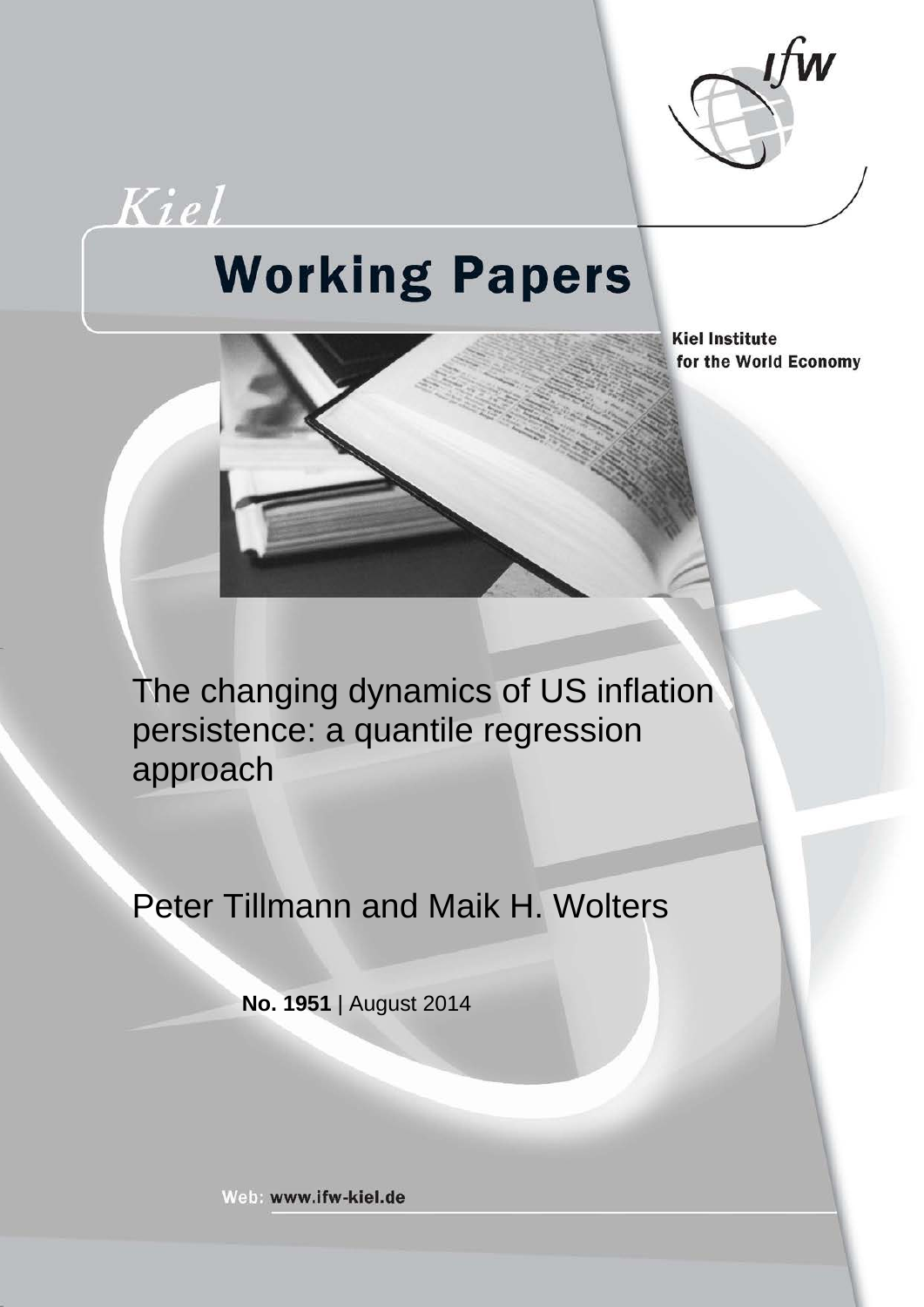Kiel Working Paper No. 1951 | August 2014

# **The changing dynamics of US inflation persistence: a quantile regression approach\***

Peter Tillmann and Maik H. Wolters

Abstract:

We examine both the degree and the structural stability of inflation persistence at different quantiles of the conditional inflation distribution. Previous research focused exclusively on persistence at the conditional mean of the inflation rate. As economic theory provides reasons for inflation persistence to differ across conditional quantiles, this is a potentially severe constraint. Conventional studies of inflation persistence cannot identify changes in persistence at selected quantiles that leave persistence at the median of the distribution unchanged. Based on post-war US data we indeed find robust evidence for a structural break in persistence at all quantiles of the inflation process in the early 1980s. While prior to the 1980s inflation was not mean reverting, quantile autoregression based unit root tests suggest that since the end of the Volcker disinflation the unit root can be rejected at every quantile of the conditional inflation distribution.

Keywords: inflation persistence, quantile regressions, structural breaks, unit root test, monetary policy, Federal Reserve

JEL classification: E31, E37, E58, C22

**Peter Tillmann** Justus Liebig University Gießen Licher Straße 66 D-35394 Gießen, Germany [peter.tillmann@wirtschaft.uni-giessen.de](mailto:peter.tillmann@wirtschaft.uni-giessen.de)

**Maik H. Wolters** Kiel Institute for the World Economy Kiellinie 66 24105 Kiel, Germany maik.wolters@ifw-kiel.de

\_\_\_\_\_\_\_\_\_\_\_\_\_\_\_\_\_\_\_\_\_\_\_\_\_\_\_\_\_\_\_\_\_\_\_

\* We thank Tim Oliver Berg, Francesco Bianchi, Uwe Hassler, Mehdi Hosseinkouchack, Vivien Lewis, Barbara Meller and Johannes Stroebel as well as seminar participants at the DIW Berlin, the IWH Halle, the RWTH Aachen, the University of Osnabru¨ck, the 2012 Spring Meeting of Young Economists (Mannheim) and the 18<sup>th</sup> Conference on Computing in Economics and Finance (Prague) for very helpful discussions and comments.

*The responsibility for the contents of the working papers rests with the author, not the Institute. Since working papers are of a preliminary nature, it may be useful to contact the author of a particular working paper about results or caveats before referring to, or quoting, a paper. Any comments on working papers should be sent directly to the author. Coverphoto: uni\_com on photocase.com*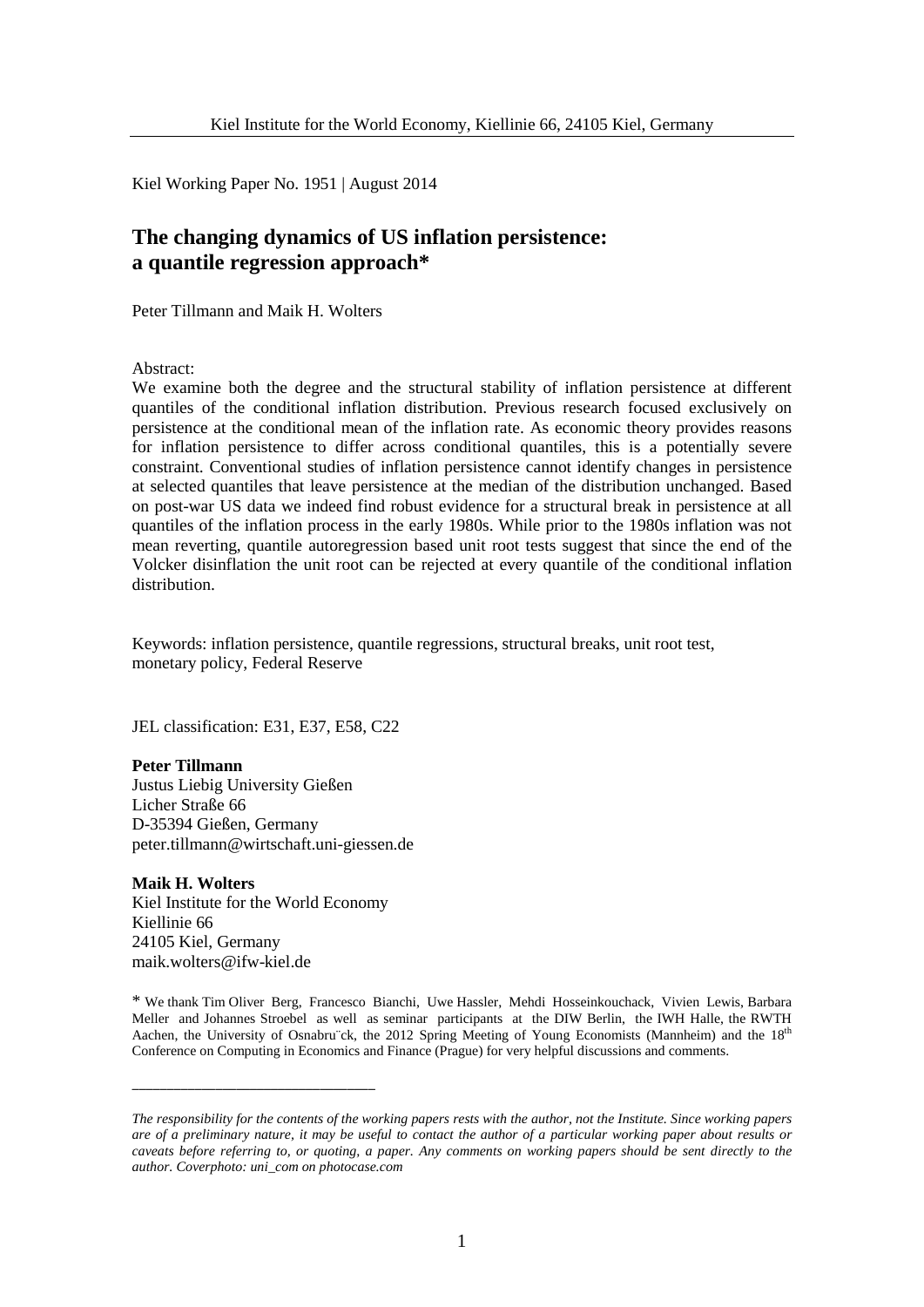# The changing dynamics of US inflation persistence: a quantile regression approach<sup>∗</sup>

Peter Tillmann† Justus Liebig University Giessen, Germany

Maik H. Wolters‡ University of Kiel and Kiel Institute for the World Economy, Germany

August 11, 2014

#### Abstract

We examine both the degree and the structural stability of inflation persistence at different quantiles of the conditional inflation distribution. Previous research focused exclusively on persistence at the conditional mean of the inflation rate. As economic theory provides reasons for inflation persistence to differ across conditional quantiles, this is a potentially severe constraint. Conventional studies of inflation persistence cannot identify changes in persistence at selected quantiles that leave persistence at the median of the distribution unchanged. Based on post-war US data we indeed find robust evidence for a structural break in persistence at all quantiles of the inflation process in the early 1980s. While prior to the 1980s inflation was not mean reverting, quantile autoregression based unit root tests suggest that since the end of the Volcker disinflation the unit root can be rejected at every quantile of the conditional inflation distribution.

Keywords: inflation persistence, quantile regressions, structural breaks, unit root test, monetary policy, Federal Reserve

JEL classification: E31, E37, E58, C22

<sup>∗</sup>We thank Tim Oliver Berg, Francesco Bianchi, Uwe Hassler, Mehdi Hosseinkouchack, Vivien Lewis, Barbara Meller and Johannes Stroebel as well as seminar participants at the DIW Berlin, the IWH Halle, the RWTH Aachen, the University of Osnabrück, the 2012 Spring Meeting of Young Economists (Mannheim) and the 18th Conference on Computing in Economics and Finance (Prague) for very helpful discussions and comments.

<sup>†</sup>Email: peter.tillmann@wirtschaft.uni-giessen.de

<sup>‡</sup>Email: maik.wolters@ifw-kiel.de (corresponding author)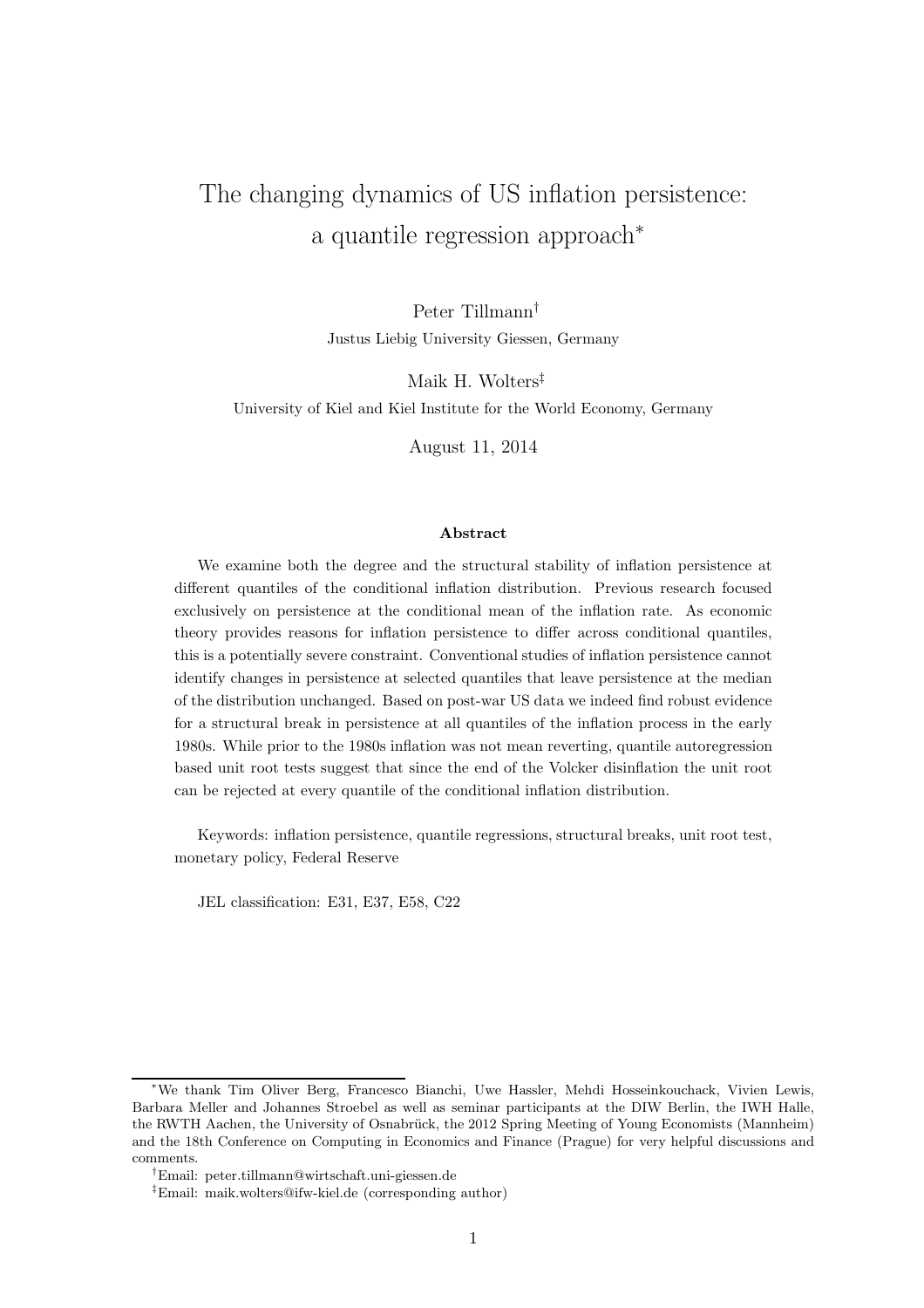# 1 Introduction

It is well known that the stance and the strategy of monetary policy in many advanced economies underwent important structural changes over the past decades. Many of these changes can be associated with specific dates in history, such as the early 1980s Volcker disinflation in the US. Other changes are gradual and thus more difficult to identify. The changing nature of monetary policy is likely to be reflected in the time series properties of inflation dynamics. While shifts in the mean and the variance of inflation could be interpreted in light of monetary policy changes, another indicator is the degree of persistence, or inertia, in the inflation process. Persistence refers to the speed at which the inflation rate returns to its mean following a shock. Even if the mean inflation rate falls due to the central bank's increased focus on price stability, fluctuations in inflation can be short-lived or long-lasting - in part depending on the determination of monetary policy to bring inflation back on an implicit or explicit target rate.<sup>1</sup>

Hence, the persistence properties of inflation have received considerable attention in the empirical literature. In a recent survey article, Fuhrer (2011, p. 448) summarizes the abundant literature on the nature and the sources of persistent inflation dynamics in the US. He argues "that the contribution to inflation from its unit root component has diminished significantly in recent decades. [...] With regard to the specific autocorrelation properties of a stationary inflation rate, the picture is considerably murkier."

We revisit the changing nature of inflation persistence in the US. We add to the literature on inflation persistence in three ways. First, we use a quantile regression approach which allows us to examine the degree of inflation persistence at different conditional quantiles of inflation. Thus far the literature focuses on persistence evaluated at the conditional mean. This neglects the fact that inflation following shocks drawn from the tails of the shock distribution might exhibit a different pattern of inertia than inflation close to the mean. Second, we draw on techniques recently developed by Oka and Qu (2011) to estimate structural changes in regression quantiles at unknown dates to detect structural changes in persistence for different inflation quantiles. This allows us to examine whether changes in persistence are synchronized across inflation quantiles and whether shifts in persistence at the mean inflation rate are informative about the entire distribution of inflation outcomes. Third, we use the quantile autoregression unit root tests developed in Koenker and Xiao (2004) and Galvao (2009) to test whether inflation follows a unit root process—at different quantiles and globally—in the different regimes identified with the structural break tests.

In contrast to standard estimates of inflation persistence at the conditional mean, our empirical specification allows us to estimate the degree of inflation persistence conditional on different magnitudes and signs of shocks. Such differences in inflation persistence over the conditional inflation distribution could be for example caused by nominal wage rigidities, menu costs or asymmetric monetary policy. Standard estimates at the conditional mean cannot distinguish between these important differences in the effects of shocks to inflation.

<sup>&</sup>lt;sup>1</sup>Other factors such as a reduction in the degree of wage indexation since the early 1980s, see Hoffman, Peersman and Straub (2010), would also lead to a reduction in persistence, although a more gradual decline.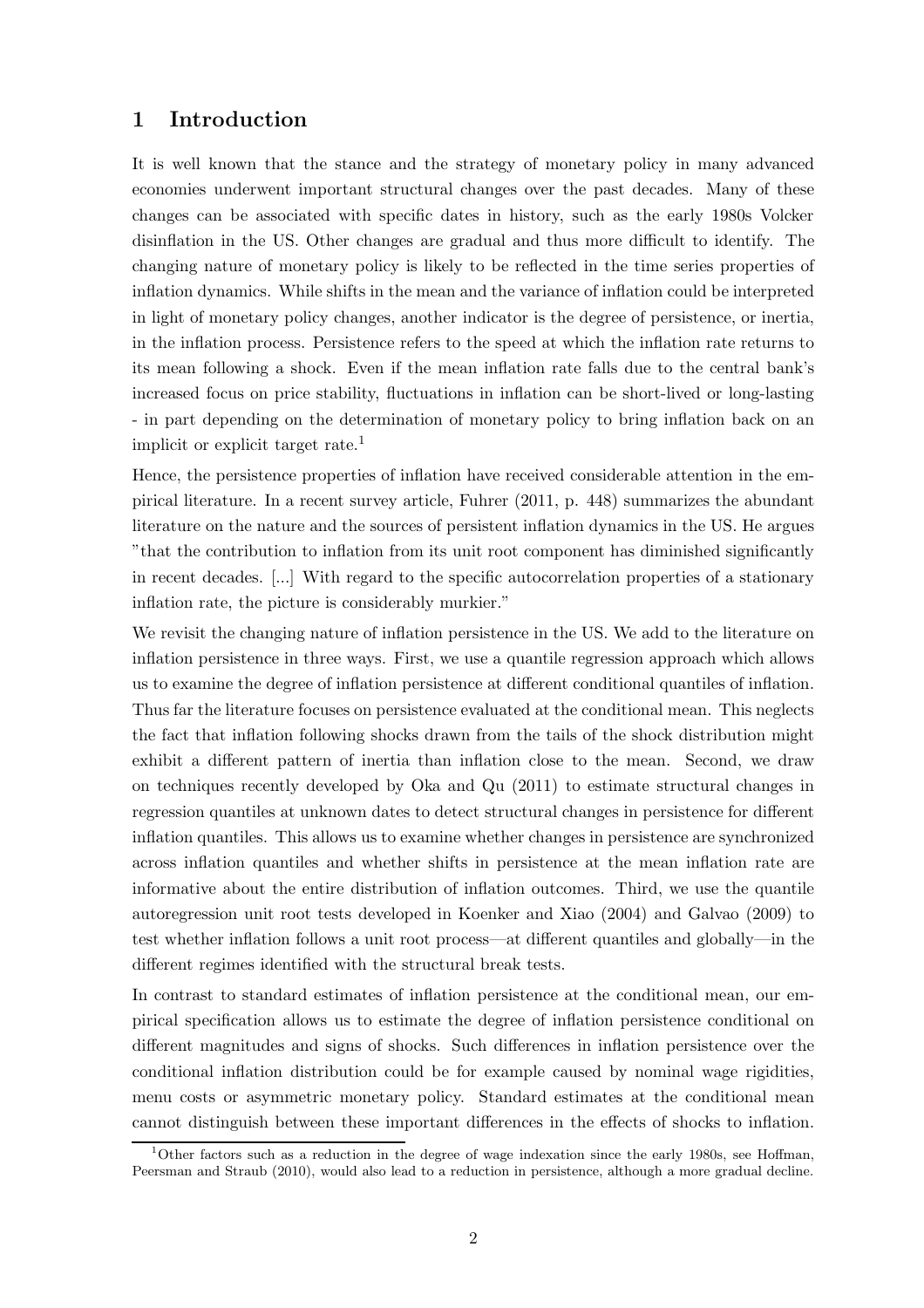Quantile regressions offer a natural way to empirically assess the importance of these asymmetries. In particular, quantile regressions allow us to analyze whether the timing and the nature of changes of inflation persistence have been synchronous at different parts of the conditional distribution.

Based on a battery of post-war US inflation rates at monthly and quarterly frequency, we derive two key findings:

First, for all monthly inflation rates we provide evidence for a structural break in persistence at all quantiles of the inflation process occurring in the early 1980s. Persistence at the conditional mean as well as persistence at the outer quantiles is significantly lower after the Volcker disinflation. This result is robust with respect to changes in mean inflation and the variance of inflation. We do not find, in contrast, breaks in the persistence of quarterly inflation series, i.e. deflator-based inflation rates.

Second, quantile autoregression based unit root tests show that since the end of the Volcker disinflation the unit root can be rejected at every quantile, both for monthly and quarterly rates. Prior to 1980 the unit root hypothesis could not be rejected over the whole conditional inflation distribution. This sheds light on the recent work on the changing forecastability of inflation. Stock and Watson (2007) model the inflation rate as an integrated moving average process and argue that the difficulty to forecast inflation rates might stem from changing relative roles of a permanent and a transitory component in the inflation process. In our paper, however, we show that the empirical support for the assumption of a unit root component in the inflation process has disappeared not only at the mean inflation rate but at all quantiles.

The remainder of the paper is organized as follows: section 2 briefly surveys the available empirical literature. Our empirical approach is presented in section 3. Section 4 introduces the data set and discusses the main results. A set of robustness checks is documented in section 5. The final section concludes.

# 2 A brief review of the literature on inflation persistence

In his survey on inflation persistence, Fuhrer (2011, p. 448) summarizes the empirical evidence: "All authors agree that in the US and many other developed countries inflation exhibited considerable persistence from the 1960s to the mid-1980s. After that time, the statistical evidence is mixed. For both the US and other countries studies fall on both sides of the argument about the possibility of declining reduced-form persistence."

Let us briefly survey the key contributions to the picture described by Fuhrer. In one of the earliest studies, Taylor (2000) finds a break in US inflation persistence that coincides with the Volcker disinflation. Cecchetti and Debelle (2006) and Levin and Piger (2006) assess inflation persistence for major industrial economies and find that conditional on a break in the intercept inflation is much less persistent than previously thought. Both papers stress the need to account for shifts in mean inflation. Neglecting shifts in mean inflation could lead to spuriously high estimates of the sum of the autoregressive coefficients in the inflation process.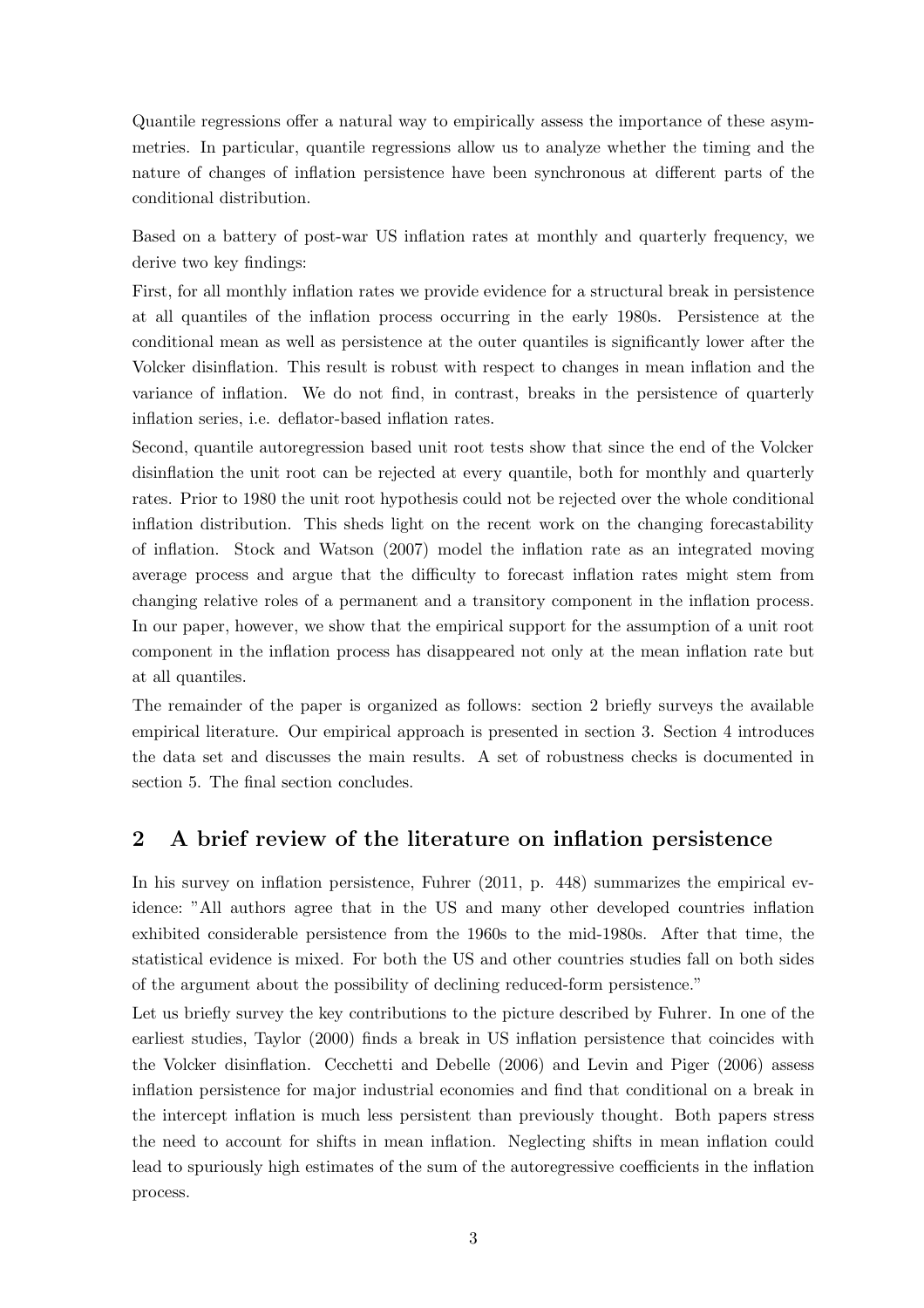These contributions do not examine structural changes in inflation persistence at potentially unknown points in time. Cogley, Primiceri and Sargent (2010) use a time-varying vector autoregression to estimate the nonstationary trend component of inflation, which they associate with the Fed's inflation target. Changes in trend inflation could then lead to changes in persistence of aggregate inflation. They are able to show a reduced persistence in the gap between inflation and the pure random walk component of the inflation rate in the Volcker-Greenspan era.<sup>2</sup> Pivetta and Reis (2007), in contrast, use Bayesian methods and do not find a change in the persistence of GDP deflator inflation in the US. According to their results based on rolling-window and recursive samples inflation persistence is high and unchanged over the past decades. Benati (2008) systematically evaluates the impact of regime shifts in monetary policy on the persistence properties of inflation. His estimates of the sum of the autoregressive coefficients in a univariate process of CPI inflation drop significantly in the post-Volcker period. Persistence of PCE and deflator inflation, however, remains high even after the Volcker-era.

An alternative approach to modeling nonlinearities in the persistence properties of inflation is to specify a smooth transition autoregressive (STAR) model where a nonlinear transition function governs the shift between different regimes. Following this line, Nobay, Paya and Peel (2010) find US inflation to be more mean reverting the further away inflation is from its mean. It is important to note that the STAR approach rests on the assumption of a specific functional form of the transition function. Quantile regressions, in contrast, offer a particularly attractive alternative as they do not require a priori assumptions.

O'Reilly and Whelan (2005) focus on the Euro area and show the difficulty to find empirical support for a reduction in inflation persistence there. Evidence on inflation persistence at the level of disaggregate inflation is provided by Clark (2006). His results reveal that the aggregation process induces persistence into the aggregate inflation series despite disaggregate inflation exhibiting little persistence.

A separate strand of the literature examines the degree of fractional integration of the inflation process. Kumar and Okimoto (2007) find a break in the order of fractional integration of monthly US CPI inflation in 1982. Long run persistence—or long memory—of inflation is much lower after the Volcker disinflation period. Recently, Hassler and Meller (2011) extend this line of research and present a test for multiple structural changes in the degree of fractional integration applied to monthly CPI inflation in the US. Conditional on a shift in mean inflation, which they locate in 1981, they find a break in 1973 only. At this date, that coincides with the collapse of the Bretton Woods system and the first oil crisis, inflation persistence significantly increases. A second break in 1980 proves to be insignificant.<sup>3</sup>

Taken together, the literature indeed supports Fuhrer's (2011) cautious view. The present paper revisits the changing nature of inflation persistence. A potential explanation behind

 ${}^{2}$ Kang, Kim and Morley (2009) model regime shifts in persistence in an unobserved components model. They document a shift to the low-persistence regime in the early 1980s. Zhang and Clovis (2009) use formal tests for structural stability of autoregressive models to document shifts in US inflation persistence.

<sup>&</sup>lt;sup>3</sup>Since the long memory property of inflation examined in these studies can be approximated by an autoregressive process of very high order, a change in the degree of fractional integration can be interpreted as a shift in inflation persistence over the very long run. The approach taken in this paper, however, focuses on autoregressive processes of lower order.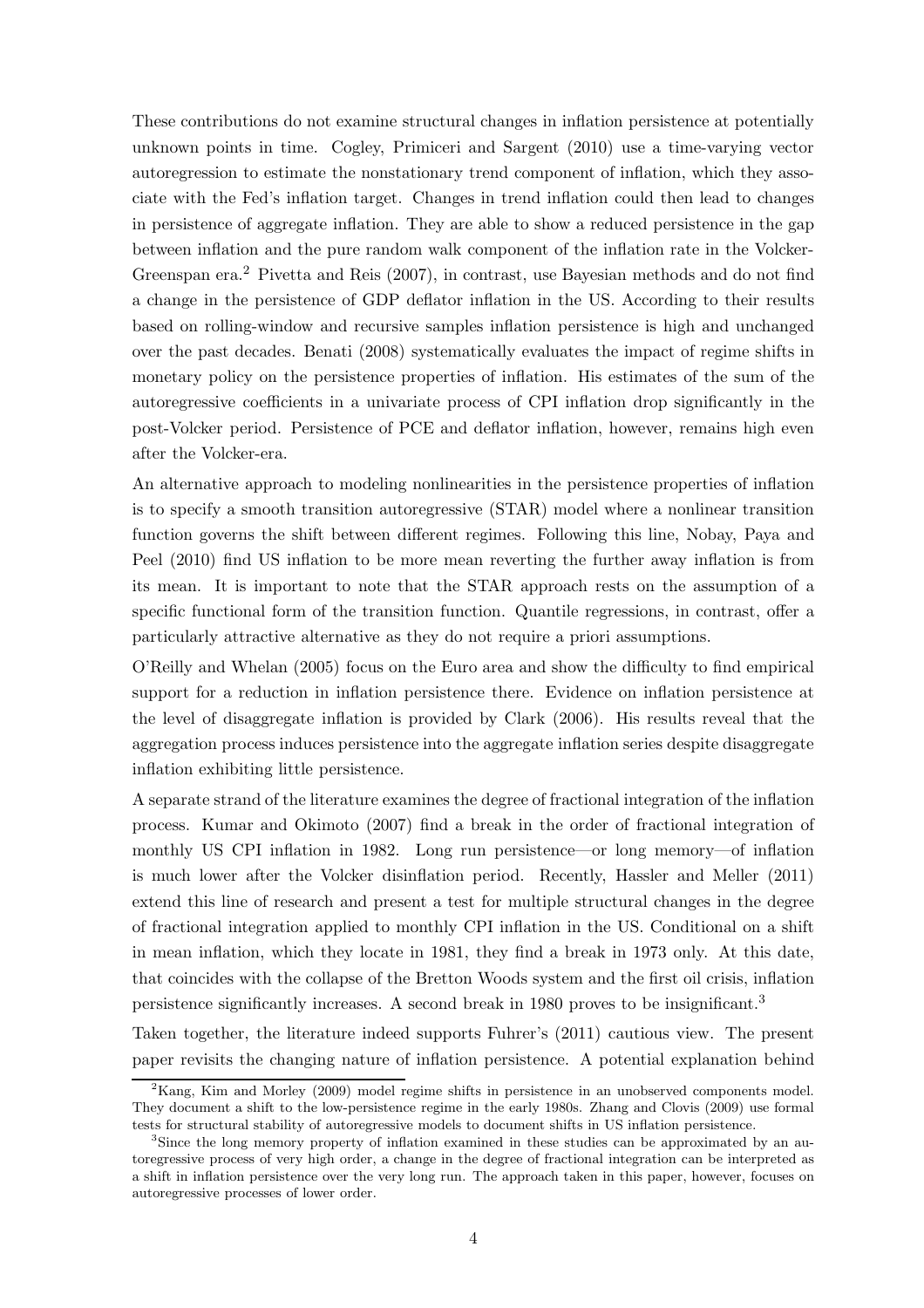these divergent results could be a sizable degree of heterogeneity of inflation persistence at different conditional quantiles of inflation. If persistence differs according to the size or the sign of the shocks driving inflation, the mean inflation rate would not be informative about the true nature of persistence. To address this issue, we model inflation persistence at different quantiles of the inflation process.

Our study is closely related to the recent work of Tsong and Lee (2011). These authors also model inflation in a quantile framework but do not assess time-variation in persistence at individual quantiles. Our key contribution is to apply recently developed tests for structural breaks at unknown time to the question of inflation persistence. We find that the results for a long sample as analyzed in Tsong and Lee (2011) and for subsamples before and after important structural breaks are very different.

# 3 The quantile approach to inflation persistence

In this section we introduce the measurement of inflation persistence and sketch the test for structural breaks in persistence at different quantiles and the quantile autoregression based unit root test.

#### 3.1 Measuring inflation persistence

Our preferred measure of persistence is the sum of the autoregressive coefficients in a univariate process of inflation. By using this reduced form measure of inflation persistence we do not take a stand on the structural sources of persistence. A change in persistence detected by our measure is consistent with a variety of structural changes in the conduct of monetary policy, the nature of nominal rigidities or the properties of shocks hitting the economy. Let  $\pi_t$  be the inflation measure,  $\alpha$  an intercept term and  $\varepsilon_t$  a serially uncorrelated error term. The  $AR(q)$  process is

$$
\pi_t = \alpha + \sum_{k=1}^q \beta_k \pi_{t-k} + \varepsilon_t \tag{1}
$$

The sum of autoregressive coefficients is  $\rho = \sum_{k=1}^{q} \beta_k$ . According to Andrews and Chen (1994),  $\rho$  is the preferred scalar measure of persistence in  $\pi_t$ , since a monotonic relationship exists between  $\rho$  and the cumulative impulse response function of  $\pi_{t+j}$  to  $\varepsilon_t$ . We rewrite expression (1) as

$$
\pi_t = \alpha + \rho \pi_{t-1} + \sum_{k=1}^{q-1} \gamma_k \Delta \pi_{t-k} + \varepsilon_t \tag{2}
$$

where  $\Delta \pi_t = \pi_t - \pi_{t-1}$ . If  $\rho = 1$ , the inflation process contains a unit root. If  $|\rho| < 1$ , the process is stationary. In the empirical application below we set the lag length to  $q = 4$  for quarterly data and  $q = 12$  for monthly data.

Estimates of  $\rho$  obtained from least squares estimation suffer from a bias as  $\rho$  approaches unity. Therefore, the literature typically resorts to Hansen's (1999) median unbiased estimator of  $\rho$ . This estimator, however, has not yet been developed for quantile autoregressive models. We follow Tsong and Lee  $(2011)$  and, when referring to estimates for conditional quantiles,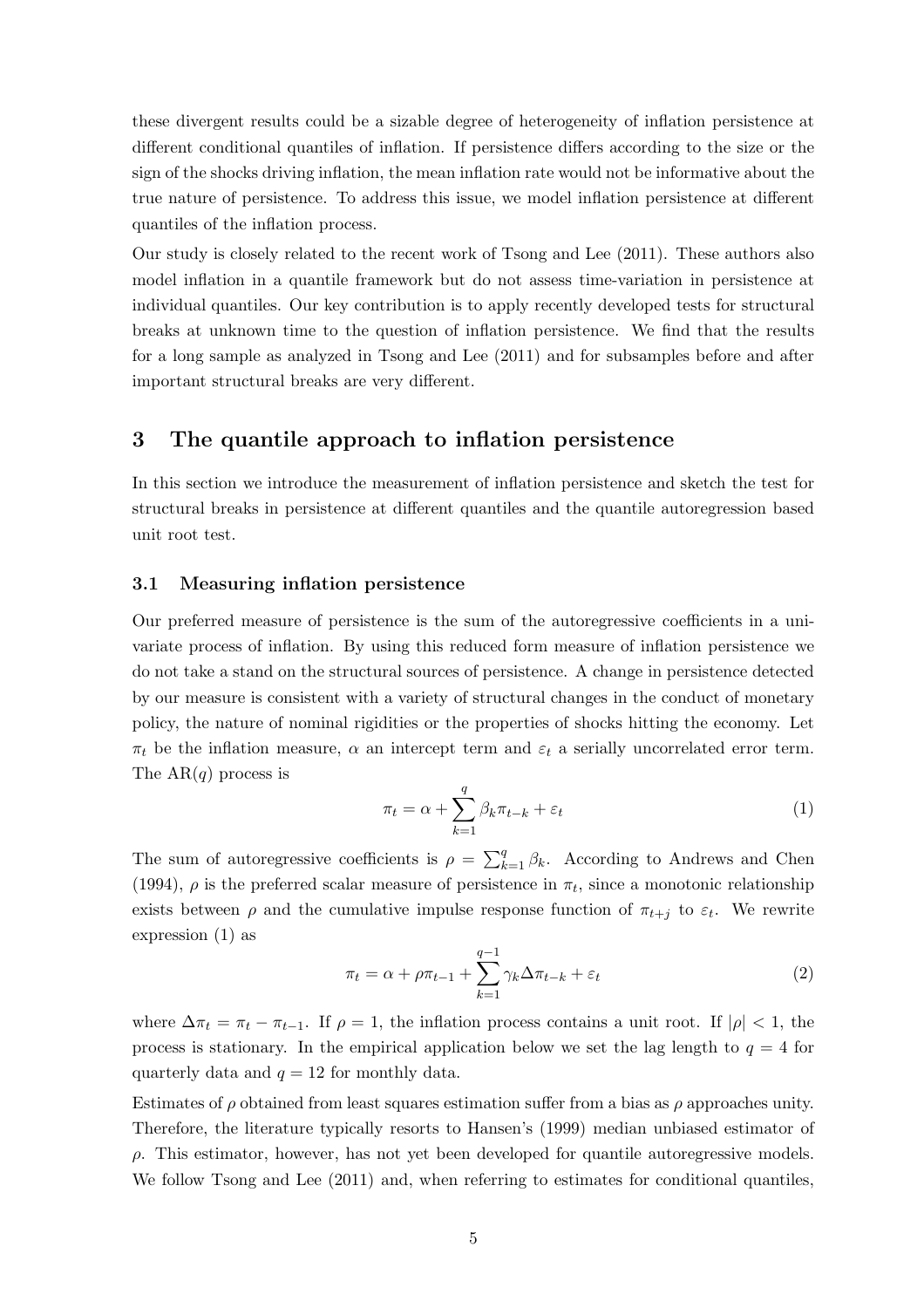report results based on the standard quantile regression estimates by Koenker and Bassett (1978).

#### 3.2 Persistence at different quantiles

Quantiles are values that divide a distribution such that a given proportion of observations is located below the quantile. The  $\tau-th$  quantile is defined as the value  $q_{\tau}(\pi_t|\pi_{t-1},...,\pi_{t-q})$  such that the probability that the conditional inflation rate will be less than  $q_{\tau}(\pi_t|\pi_{t-1},...,\pi_{t-q})$  is  $\tau$  and the probability that it will be more than  $q_{\tau}(\pi_t|\pi_{t-1},...,\pi_{t-q})$  is  $1-\tau$ . The AR(q) process of inflation dynamics at quantile  $\tau$  can be written as a quantile autoregression,  $QAR(q)$ 

$$
q_{\tau}(\pi_t|\pi_{t-1},...,\pi_{t-q}) = \alpha(\tau) + \rho(\tau)\pi_{t-1} + \sum_{k=1}^{q-1} \gamma_k(\tau) \Delta \pi_{t-k}.
$$
 (3)

Estimating the persistence parameter at different quantiles of the distribution instead of the mean can be done with quantile regressions as introduced by Koenker and Bassett (1978). Following the work of Koenker and Xiao (2004, 2006), this gives us the persistence parameter conditional on a grid of values for  $\tau$ . Quantile regressions impose no functional form constraints on parameter values over the conditional distribution of the inflation rate.

The interpretation of the quantile regression approach to inflation persistence is straightforward: estimates of  $\rho(\tau)$  reveal the extent of inflation persistence at the quantile  $\tau$  conditional on past values of inflation  $\pi_{t-1}, ..., \pi_{t-q}$ . Thus, shocks to the inflation process of different size and magnitude are allowed to lead to different patterns of persistence. If inflation is for example very high relative to recent inflation realizations this means that a large positive shock to inflation has occurred and that inflation is located above the mean conditional on past observations somewhere in the upper conditional quantiles. If inflation is lower than in the previous quarters, this means that a negative shock to inflation has occurred and that inflation conditional on past observations is located below the mean somewhere in the lower conditional quantiles. It is important, however, not to confuse the unconditional inflation distribution and the inflation distribution conditional on past inflation data. We cannot interpret persistence at, say, the  $\tau = 0.2$  quantile as reflecting persistence at low absolute levels of inflation. Rather, it measures persistence when inflation exhibits a large negative deviation from its conditional mean.

#### 3.3 Breaks in persistence at different quantiles

We test for structural breaks in inflation persistence that might show up in any part of the conditional inflation distribution. Qu (2008) and Oka and Qu (2011) have developed tests for structural change with unknown timing in regression quantiles. The tests are subgradient based and have good properties in small samples.

The test is run in two stages as recommended by Qu (2008) and Oka and Qu (2011). First, we test for structural stability across a range of quantiles using the  $DQ$ -test. This is a general test for changes in the entire conditional distribution of inflation. Since we do not have any prior information as to which part of the conditional inflation rate distribution is subject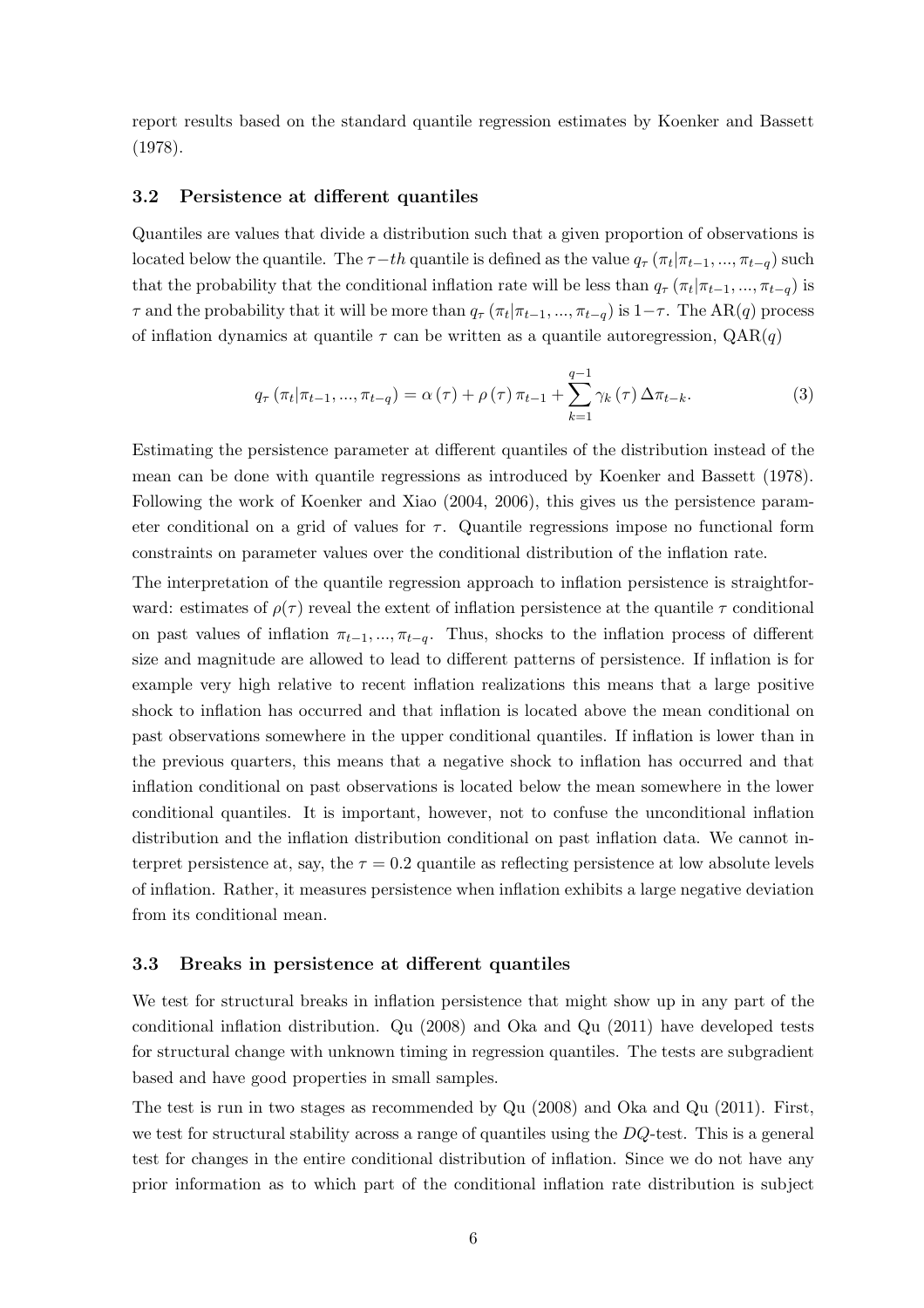to a break we test for a relatively large range of  $\tau \in \{0.20, 0.25, ..., 0.80\}$ . An even larger range would have the disadvantage that the power of the test decreases as opposed to the case where prior information is used to trim the range of quantiles. In a second step we test for structural change in prespecified quantiles using the  $SQ_\tau$ -test. If the DQ-test rejects the null hypothesis of no structural break, the  $SQ_\tau$ -test can reveal structural breaks in different parts of the conditional inflation rate distribution. In this way we can detect in which parts of the distribution the actual change takes place and obtain a full picture about the stability of persistence across quantiles.

The tests allow for multiple structural breaks with unknown timing. The test procedure runs sequentially: first, for a given number of breaks, the break dates and the AR parameters are estimated jointly by minimizing the quantile check function over all permissible break dates. The range of permissible break dates excludes the first and the final 5% of the observations. We repeat this procedure for one to a maximum of ten possible structural breaks. Second, we use the DQ- and  $SQ_{\tau}$ -test to test how many structural breaks have occurred in the sample. This test proceeds stepwise and first tests the existence of one structural break against the null hypothesis of no structural break. Let  $\xi(\tau) = (\alpha(\tau), \rho(\tau), \gamma_1(\tau), ..., \gamma_{q-1}(\tau))$  denote the vector of parameters in equation (3) at quantile  $\tau$  and suppose our inflation series contains T observations. Then the hypotheses for the  $DQ$ -test are:

$$
H_0^* : \xi_i(\tau) = \xi_0(\tau) \text{ for all } i \text{ and for all } \tau \in \{0.20, 0.25, ..., 0.80\}
$$
  

$$
H_1^* : \xi_i(\tau) = \begin{cases} \xi_1(\tau) & \text{for } i = 1, 2, ..., t \\ \xi_2(\tau) & \text{for } i = t + 1, ..., T. \end{cases} \text{ for some } \tau \in \{0.20, 0.25, ..., 0.80\}
$$

The two hypotheses for the  $SQ_{\tau}$ -test are given by:

$$
H_0: \xi_i(\tau) = \xi_0(\tau) \text{ for all } i \text{ for } a \text{ given } \tau \in \{0.20, 0.25, ..., 0.80\}
$$
  

$$
H_1: \xi_i(\tau) = \begin{cases} \xi_1(\tau) & \text{for } i = 1, 2, ..., t \\ \xi_2(\tau) & \text{for } i = t + 1, ..., T. \end{cases} \text{ for } a \text{ given } \tau \in \{0.20, 0.25, ..., 0.80\}
$$

First, we estimate the AR parameters at the different conditional quantiles under the null of no structural break. Afterwards, we estimate the AR parameters at the different conditional quantiles separately for the subsamples based on the previously estimated break dates. If a structural break exists, the estimated parameters under the null hypothesis are not close to the true values for at least one subset of the sample. The estimated residuals will persistently fall below (or above) the true quantile, forcing the subgradient to take a large value.

If the null hypothesis of no structural change is rejected, we test in sequential steps the null hypothesis of 1 break against the alternative hypothesis of 2 breaks using the  $DQ(l+1|l)$ - and the  $SQ_{\tau}(l+1|l)$ -tests. If we find evidence in favor of 2 breaks we check the null hypothesis of 2 breaks against the alternative hypothesis of 3 breaks and so on. Tables for critical values are provided in Qu (2008).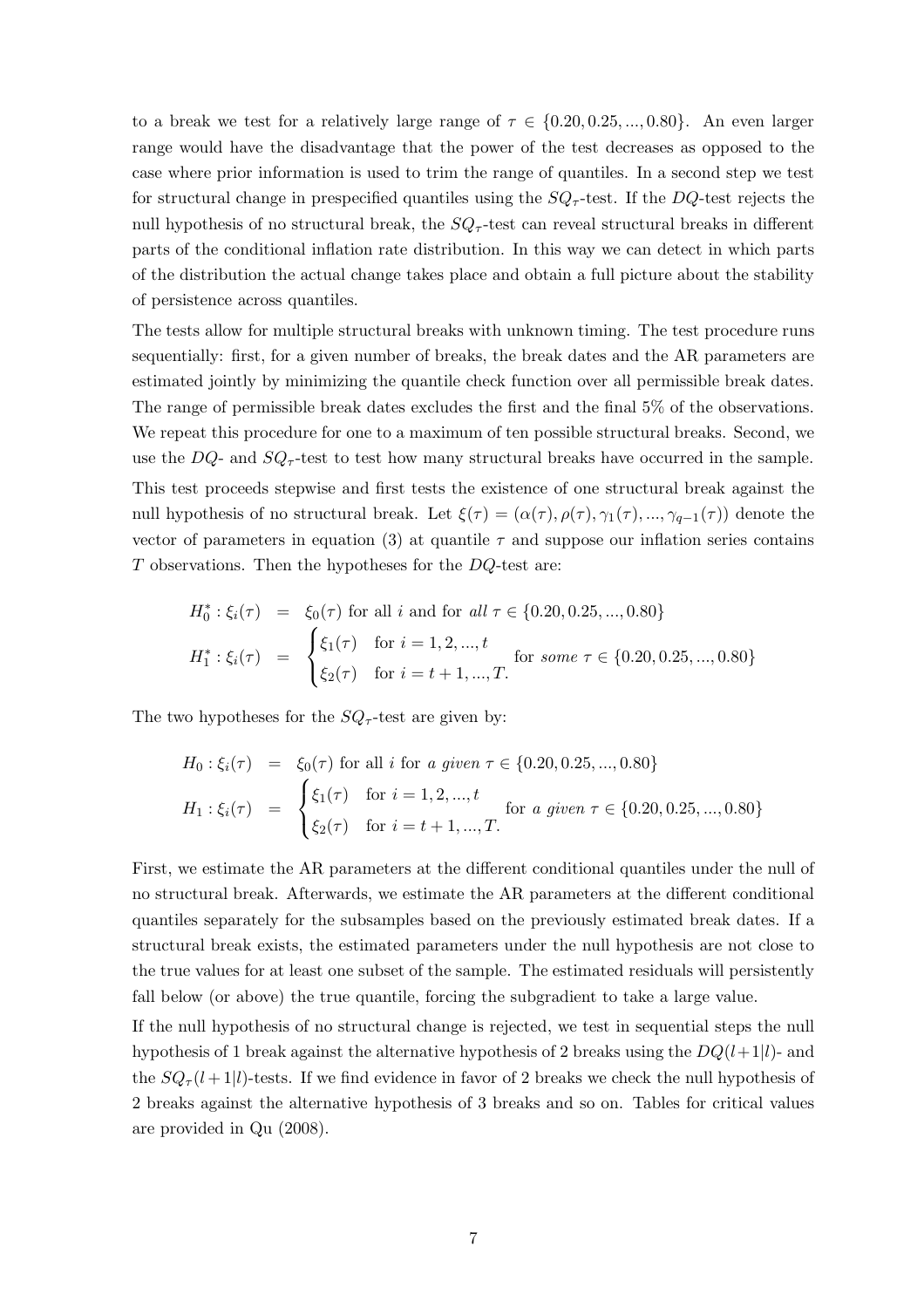#### 3.4 Quantile autoregression-based unit root testing

Once different regimes have been identified using the structural break tests, we examine differences in persistence in more detail. In particular we are interested in the question whether in a specific regime the inflation process contains a unit root, i.e. shocks to inflation have permanent effects, or whether inflation is stationary. This information is of crucial importance for central banks to assess which actions are needed to achieve a certain inflation target. While confidence bands are useful to check whether differences in persistence across quantiles are statistically significant, formal tests are more reliable specifically under the null hypothesis of a unit root.

We use the quantile autoregression-based unit root test developed in Koenker and Xiao (2004) and Galvao (2009). With this test we can check whether inflation displays unit root behavior within certain quantiles.<sup>4</sup> The test is run in two stages. First we test for unit root behavior in specific quantiles. Afterwards, we use a Kolgomorov-Smirnov (KS) type test to check global mean reversion. Even if inflation is best described as a unit root process in a range of quantiles, but is mean reverting in the rest of the conditional distribution this may be sufficient to ensure global mean reversion. The test gives more detailed results than the augmented Dickey-Fuller (ADF) test as it allows for heterogeneous effects on inflation. The test is therefore able to show differences in persistence at different quantiles when inflation is hit by shocks of different size and sign.

Besides allowing for asymmetric effects of shocks on inflation, an important advantage of QAR-based unit root tests over standard unit root tests is an increase in power as shown by Koenker and Xiao (2004). To understand this power gain a comparison with Hansen (1995) is helpful. He shows that including more covariates can lead to substantial power gains when compared to univariate unit root tests. Interestingly the limiting distribution of the t-statistic of Koenker and Xiao (2004) and Galvao (2009) resemble the limiting distribution of tests discussed in Hansen (1995). Hence QAR-based unit root tests could be seen as a tool for systematically resorting to the framework of Hansen (1995) without including additional covariates.

Having estimated equation (3) our interest lies in the null hypothesis  $H_0$ :  $\rho(\tau) = 1$ . We can test this at different values of  $\tau$  to analyze the persistence of the inflation impact of positive and negative shocks and shocks of different magnitude.

To test  $H_0: \rho(\tau) = 1$  we use the t-stat for  $\hat{\rho}(\tau)$  proposed by Koenker and Xiao (2004) which can be written as

$$
t_n(\tau) = \frac{f(\widehat{F^{-1}(\tau)})}{\sqrt{\tau(1-\tau)}} \left(\pi'_{-1} M_Z \pi_{-1}\right)^{1/2} (\widehat{\rho}(\tau) - 1), \tag{4}
$$

where  $f(\widehat{F^{-1}(\tau)})$  is a consistent estimator of  $f(F^{-1}(\tau))$ , with f and F representing the probability and cumulative density functions of  $\varepsilon_t$  in equation (2),  $\pi_{-1}$  is the vector of lagged inflation observations and  $M_Z$  is the projection matrix onto the space orthogonal to  $Z =$  $(1, \Delta \pi_{t-1}, \Delta \pi_{t-2}, ..., \Delta \pi_{t-q+1}).$ 

<sup>&</sup>lt;sup>4</sup>An application of the quantile autoregression-based unit root test to GDP can be found in Hosseinkouchack and Wolters (2013).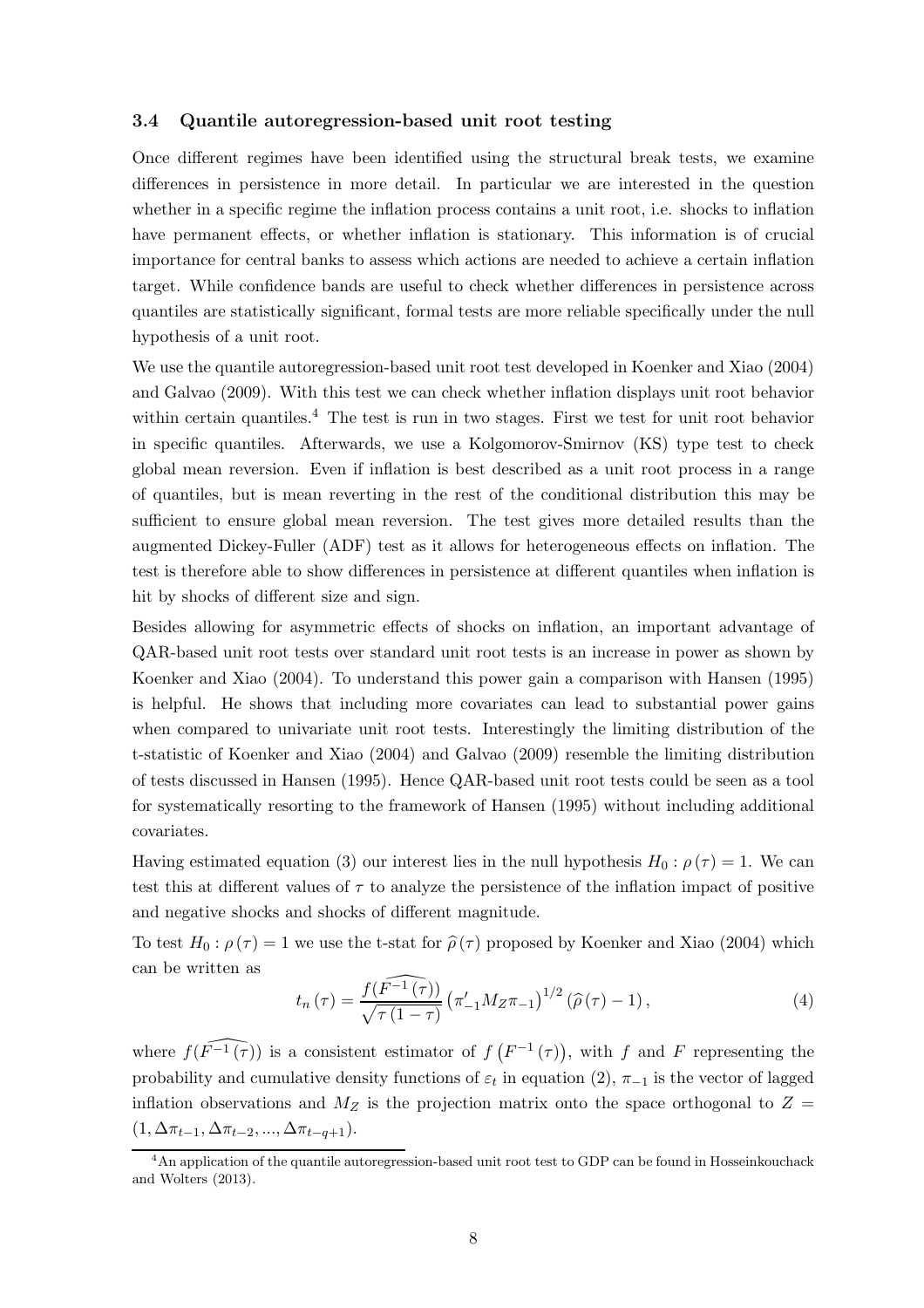While the test statistic in equation (4) allows us to test the unit root hypothesis at prespecified quantiles, we want to analyze in addition global persistence of inflation by testing jointly over a large range of quantiles  $\tau \in \mathcal{T}$ , with  $\mathcal{T} = \{0.20, 0.25, ..., 0.80\}$ . Koenker and Xiao (2004) and Galvao (2009) extend the testing procedure to a KS type test, which is given by:

$$
QKS = sup|t_n(\tau)|,\t\t(5)
$$

where  $t_n(\tau)$  is the t-statistic in equation (4).

The limiting distribution of  $t_n(\tau)$  and  $QKS$  are nonstandard. As discussed by Galvao (2009), the limiting distribution of  $t_n(\tau)$  can be written as

$$
t_n(\tau) \stackrel{D}{\to} \delta \left( \int_0^1 \underline{W_1^2}(r) dr \right)^{-1/2} \int_0^1 \underline{W_1}(r) dW_1(r) + \sqrt{1 - \delta^2} N(0, 1),
$$

where  $\stackrel{D}{\rightarrow}$  signifies convergence in distribution,  $W_1(r)$  is a Brownian motion,  $W_1(r) = W_1(r) - \left[\int_a^1 (4-6s) W_1(s) ds - r \int_a^1 (6-12s) W_1(s) ds\right]$  and  $N(0, 1)$  is a standard normal random  $\int_0^1 (4-6s) W_1(s) ds - r \int_0^1 (6-12s) W_1(s) ds$  and  $N(0,1)$  is a standard normal random variable independent from the first component of the limiting distribution. Let  $\psi_{\tau}(x)$  $\tau - I(x < 0)$  and  $\varepsilon_{t\tau}$  be the residuals from the regression equation (3), then the weighting parameter,  $\delta$ , is

$$
\delta = \frac{\sigma_{\varepsilon\psi}}{\sigma_{\varepsilon}\sqrt{\tau(1-\tau)}},
$$

where  $\sigma_{\varepsilon}$  is the long-run variance of  $\varepsilon_t$  and  $\sigma_{\varepsilon\psi}$  is the long-run covariance of  $\varepsilon_t$  and  $\psi_{\tau}(\varepsilon_{t\tau})$ . We follow the suggestions of Koenker and Xiao (2004) and Galvao (2009) to estimate the nuisance parameters.

The limiting distribution of *QKS* can be obtained by a simulation strategy as described in Galvao (2009):

- 1. For each  $\tau_i \in \mathcal{T}$  compute  $\delta(\tau_i)$ .
- 2. For each  $\delta(\tau_i)$  simulate one realization from the Dickey-Fuller and standard normal distributions independently and compute  $t(\tau_i) = \delta(\tau_i) \left( \int_0^1 \underline{W}_1^2 \right)$  $\int_0^{-1/2} \int_0^1 \underline{W}_1 dW_1 + \sqrt{1 - \delta(\tau_i)^2}$  $N(0, 1)$ , and finally, take the maximum of the absolute values over  $\tau_i$ .
- 3. Repeating the last step a large number of times (we run 10000 repetitions), one can compute the critical value on the 5% level as the corresponding 0.95 quantile from the empirical distribution of the suprema.

### 4 Data and results

#### 4.1 The data set

We use measures of post-war US inflation based on three alternative price indices with two different frequencies. The first measure is inflation expressed as the annualized quarter-onquarter or month-on-month percentage change of the Consumer Price Index (CPI) for all urban consumers. The second measure is the annualized quarter-on-quarter or month-onmonth percentage change of the Personal Consumption Expenditure (PCE) chain-type price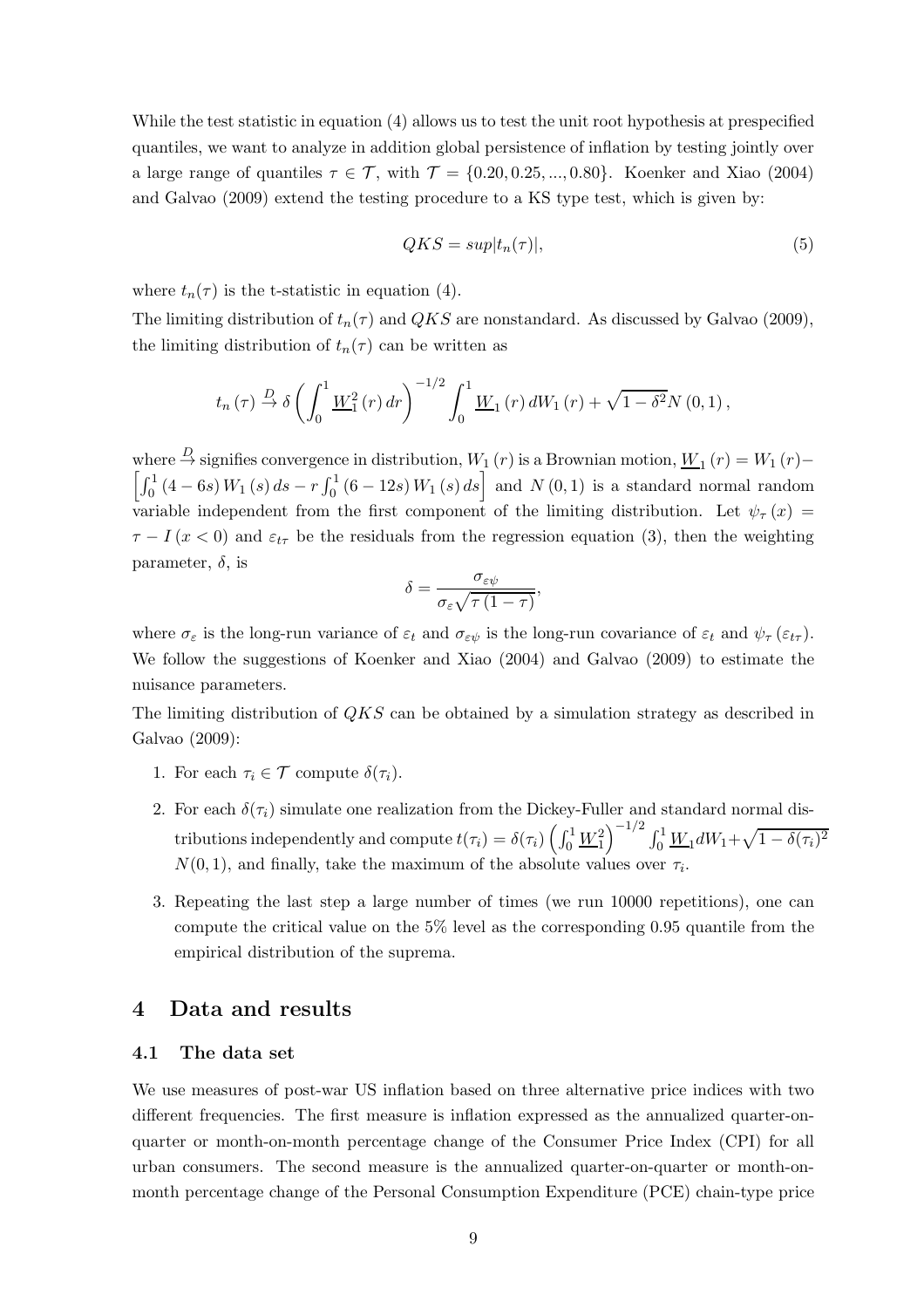index. Our third measure is the quarter-on-quarter percentage change of the GDP deflator. All data series are taken from the FRED database at the Federal Reserve Bank of St. Louis. All data series are seasonally adjusted.

The time series for monthly CPI starts in 1947M2 and goes through 2013M12 (796 observations). The quarterly CPI and the GDP deflator series cover 1947Q2-2013Q4 (267 observations). The monthly and quarterly PCE series start later and cover 1959M2-2013M12 (647 observations) and 1959Q2 to 2013Q4 (219 observations), respectively. We use four lags for quarterly data and 12 lags for monthly data to compute a persistence measure that covers one year.<sup>5</sup>

To contrast selected results with inflation dynamics in the euro area (EA), we also collect different series for EA inflation. We use the Harmonized Index of Consumer Prices (HICP) for the EA and the EA GDP deflator. The EA GDP deflator is available on a quarterly basis, while we can use quarterly and monthly versions of the HICP series. For the HICP series we use two versions. First, we use the HICP series for all 18 current member countries (HICP EA 18). As not all countries were members of the EA over the whole sample, this means that series includes developments outside the EA for the earlier part of the sample. Second, we use the HICP series with a changing composition of member countries (HICP EA CC). This series includes at each point in time the current members of the EA. Thus, this series reflects inflation dynamics within the EA only. So, overall we have five inflation measures for the euro area: quarterly GDP deflator inflation, quarterly and monthly HICP EA 18 and quarterly and monthly HICP EA CC. The samples are 1996Q2-2013Q3 (70 observations) for the GDP deflator series, 1996Q2-2013Q4 (71 observations) for the quarterly HICP EA 18 series, 1996M2-2013M12 (215 observations) for the monthly HICP EA 18 series, 1990Q2- 2013Q4 (95 observations) for the quarterly HICP EA CC series, and 1990M2-2013M12 (287 observations) for the monthly HICP EA CC series, respectively. Data sources are Eurostat for the GDP deflator series and HICP EA 18 and the European Central Bank for the HICP EA CC inflation series. All inflation series are seasonally adjusted.

#### 4.2 Results

As a first step, we study the behavior of inflation persistence at the conditional median and mean of the series. Figures (1) and (2) present rolling-window estimates of US inflation persistence together with bootstrapped confidence bands for a 10-year window. The bootstrap algorithm is a version of the block-bootstrap algorithm for quantile regression presented in Fitzenberger  $(1997)$ .<sup>6</sup> The solid line shows estimates at the conditional median, while the dotted line shows estimates at the conditional mean (without confidence band).

<sup>&</sup>lt;sup>5</sup>These choices of the lag order are sufficient to eliminate serial correlation from the residuals. Durbin-Watson tests for the total sample and the subsamples do not indicate any serial correlation left in the estimation residuals.

 $6$ For each bootstrap blocks of the variables are drawn randomly from the whole sample. For each of the 1000 bootstraps the QAR estimates are computed to get an estimate of the distribution of  $\rho(\tau)$ . Choosing a block size larger than one allows to capture autocorrelation. However, we found that there is no autocorrelation in the residuals as we allow for a sufficiently high number of lags in the  $AR(q)$  process for inflation. Therefore the confidence bands computed with a standard bootstrap (with block size equal to one) yield extremely similar confidence bands as a block bootstrap so that we only present results for the former.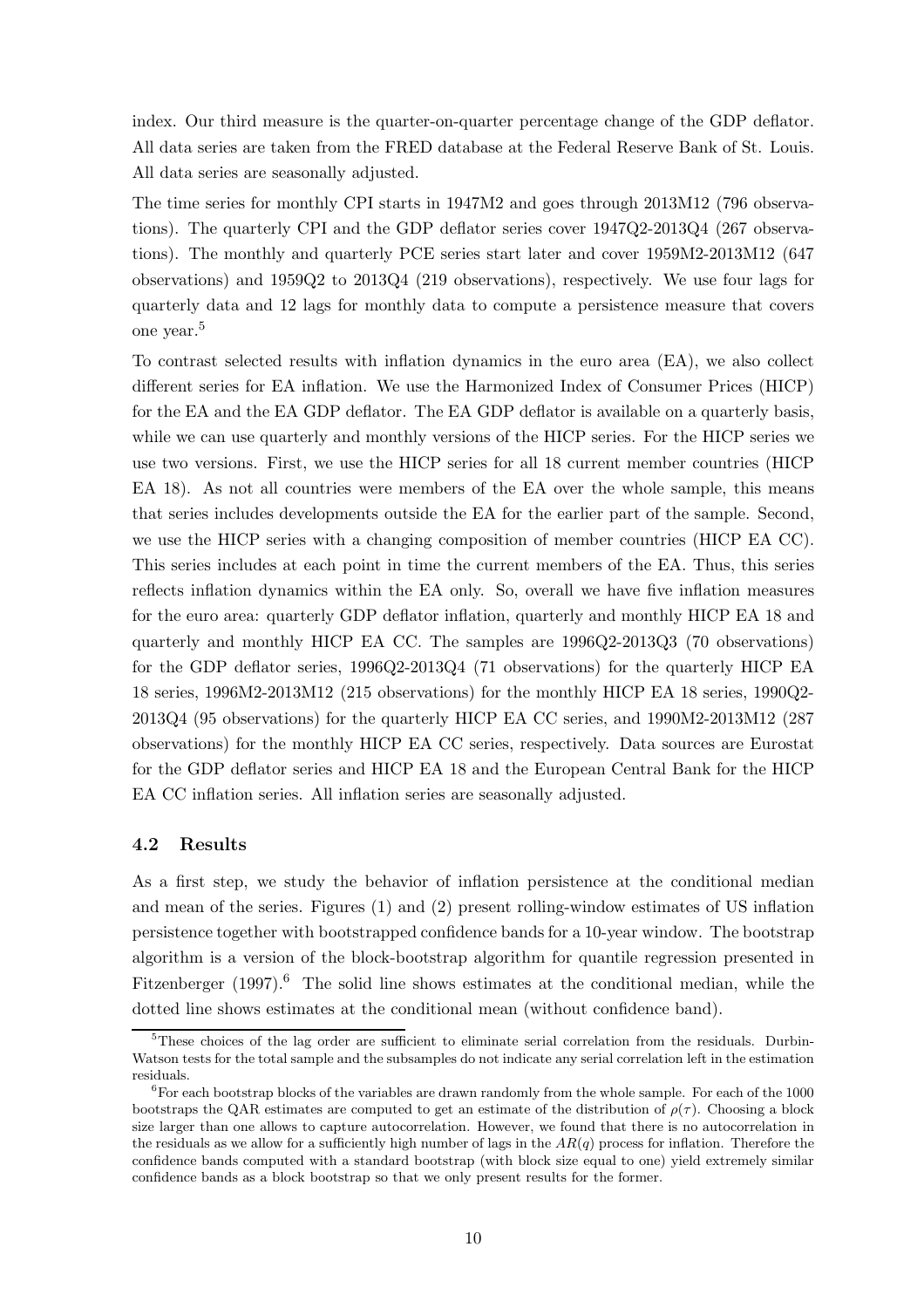The results reflect the consensus view portrayed before: US inflation has become less persistent since the early 1980s. This tendency is more pronounced for monthly inflation rates and, in particular, for CPI inflation. Inflation persistence based on the GDP deflator, instead, exhibits fewer signs of instability, which is consistent with Pivetta and Reis's (2007) finding and Benati's (2008) result that persistence of CPI inflation has decreased, while it has remained high for PCE and deflator inflation. Prior to the early 1980s, when the correlation between all three measures of inflation was high, persistence behaved similarly. Since then, however, persistence diverged across alternative series. Moreover, some confidence bands still contain the unit root case.

Figures (3) and (4) show the same measures of persistence for EA inflation. The crucial question is whether the establishment of European Monetary Union (EMU) in 1999 has led to a drop in inflation persistence. Interestingly, however, the fall in persistence observable in the late 1990s is not statistically significant. Nevertheless, for most EA inflation rates the case of  $\rho$  equal to unity is no longer covered by the bootstrapped confidence bands. The creation of EMU coincides with inflation being no longer described by a unit root process.

In order to assess whether these findings are informative for the entire range of inflation quantiles, we now turn to the results from quantile regressions.<sup>7</sup> To test for the existence of structural breaks in persistence at different quantiles, we report results for the DQ-test introduced in the previous section. Table (1) shows the estimated break dates over the conditional inflation distribution ( $\tau \in \{0.20, 0.25, ..., 0.80\}\$ ).

Three findings stand out. First, we do not find evidence for structural breaks in quarterly US inflation rates after the early 1950s, i.e. neither in the 1970s nor after the Volcker disinflation.<sup>8</sup> Second, a highly significant break is found in both monthly series of US inflation which is clearly associated with the Volker disinflation in the early 1980s. It seems that the aggregation process that transforms monthly price level data to quarterly series is not innocuous with respect to the time series properties of inflation. Third, for the EA there is not a single structural break date.

Because the previous test for a joint break at all quantiles might be too restrictive, figure (5) reports the results of the  $SQ<sub>\tau</sub>$ -test for breaks at specific quantiles for the US monthly inflation series for which the DQ-test signaled a structural break.

Monthly CPI inflation exhibits breaks over the entire range of inflation quantiles. While there is also evidence for a break in CPI inflation in the early 1950s, the breaks occurring in the 1980s are more interesting for our purposes. The shift in monetary policy under Paul Volcker had a profound impact on the inflation process leading to a break in persistence at all conditional quantiles. The considerably weaker evidence for a regime shifts in inflation dynamics for other inflation series reflects a general difficulty. Based on time series evidence

 $7$ The figures discussed before show that quantile regressions at the conditional median, i.e. least absolute deviation estimates, are useful complements to least squares regressions even if one is only interested in characterizing the location of the conditional distribution rather than estimates in the tails of the conditional distribution. The sharp deflationary spike in the US series in 2008Q4 leads to a decrease in estimated inflation persistence at the conditional mean (Hansen's (1999) unbiased median estimator), but not at the conditional median. The latter estimate is robust against outliers.

<sup>8</sup>Note that Kim (2000), Nason (2006) and Noriega and Ramos-Francia (2009) find signs of instability in inflation persistence in 1973.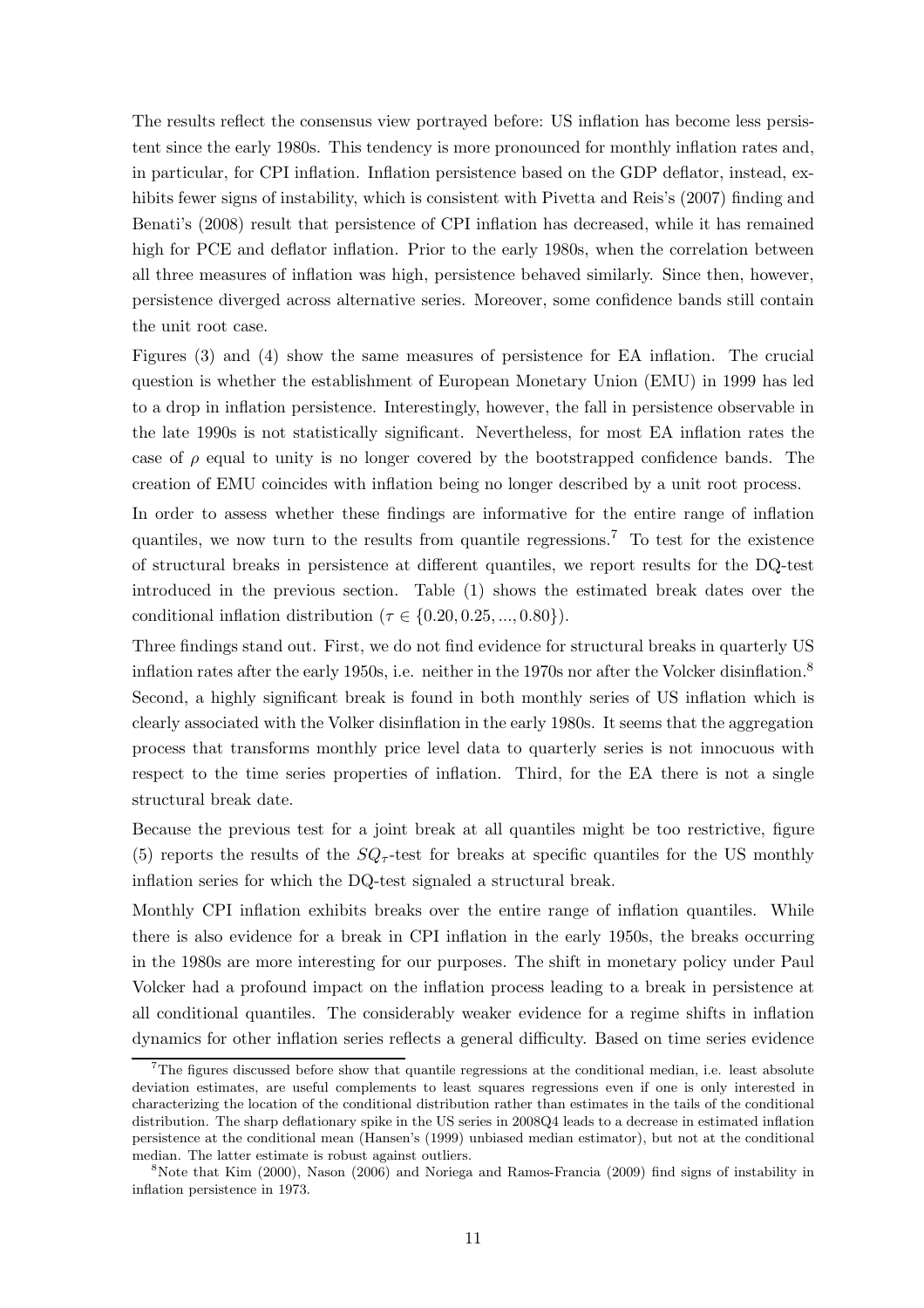a structural break is often difficult to locate despite convincing narrative evidence for the existence of a policy change. This points to the gradual effect of policy changes on observed inflation dynamics.<sup>9</sup>

While we see evidence for structural breaks, we do not know both the size and the sign of these shifts yet. Figures (1) and (2) showed a decrease in inflation persistence at the conditional median and mean of the inflation distribution only. To illustrate the nature of these breaks for the whole range of quantiles, figures (6) to (10) plot the estimated constant  $\alpha(\tau)$  and the persistence parameter  $\rho(\tau)$  together with bootstrapped 95% confidence bands at different quantiles  $\tau \in \{0.20, 0.25, ..., 0.80\}$  for different subsamples. For the quarterly US inflation rates we show estimates before and after 1981Q3, while the subsamples for the monthly US inflation rates are based on the break points as suggested by the DQ-test in table (1).

In all figures the level-shifts in persistence across subsamples are apparent. The level-shift is visible even for those series for which the DQ-test does not signal structural instability. After 1981 persistence unanimously falls. This fall is more pronounced for CPI inflation and less clear for PCE and deflator inflation.<sup>10</sup> Our quantile regressions reveal that the fall in persistence is indeed a characteristic of all inflation quantiles. Not only mean inflation became significantly less inertial, but also inflation following particularly large shocks, either negative or positive ones.

We also find that persistence is typically not equal across the conditional quantiles. For some cases, i.e. for quarterly CPI inflation, persistence at high quantiles significantly deviates from persistence evaluated at the mean inflation rate. In this case large shocks to inflation generate stronger inertia than smaller shocks. This asymmetric nature of inflation persistence across conditional quantiles cannot be detected by conventional measures of persistence.<sup>11</sup>

Finally, we are particularly interested in the question whether inflation follows a unit root process or is characterized as stationary. Tables (2) to (4) show point estimates at different quantiles and results for the QAR-based unit root test and QKS-test for the whole sample and different subsamples. The subsamples are again chosen based on the break points as suggested by the DQ-test for monthly inflation and we split the sample again in 1981Q3 for quarterly inflation series.

The point estimates show sizable changes in inflation persistence. For all three inflation measures including the quarterly and the monthly series, inflation persistence is much lower after 1981 than before. The difference is most pronounced for CPI inflation.<sup>12</sup> Our quantile regressions reveal that the fall in persistence is indeed a characteristic of all inflation quantiles. Not only mean inflation became significantly less inertial, but also inflation following particularly large shocks, either negative or positive ones. The QAR-based unit root tests confirm this observation. Prior to 1981 the unit root hypothesis cannot be rejected over almost the whole conditional inflation distribution for all three inflation measures. After 1981,

 $9$ Wieland and Wolters (2011), for example, show that following the Volcker disinflation forecasters overestimated inflation until the 1990s.

<sup>&</sup>lt;sup>10</sup>This is consistent with evidence provided by Zhang and Clovis  $(2009)$ .

<sup>11</sup>Inflation persistence being higher following large shocks is also consistent with menu cost models as pioneered by Ball and Mankiw (1994).

 $12$ This is consistent with evidence provided by Zhang and Clovis (2009).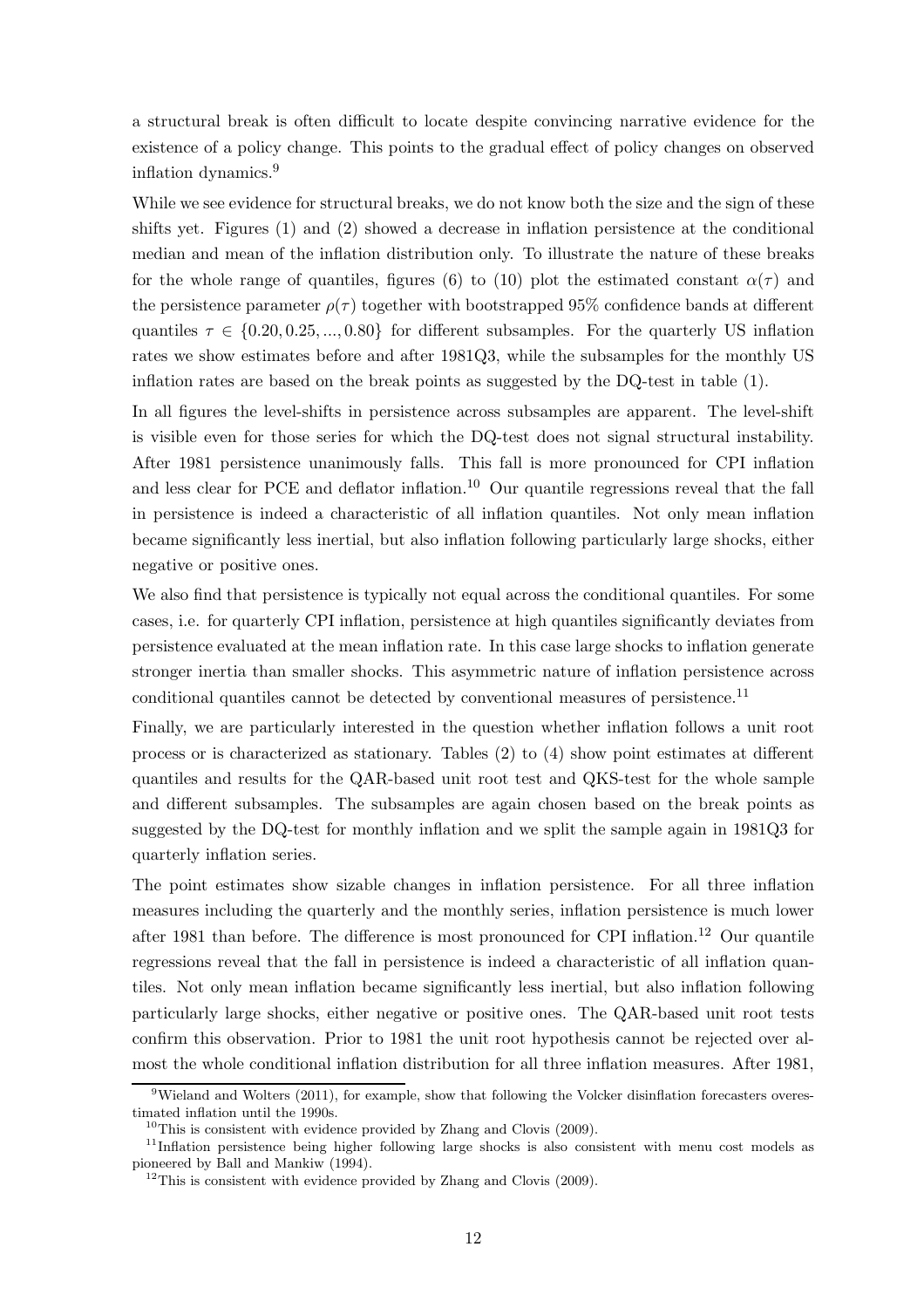however, we can rule out a unit root in the inflation process at all conditional quantiles. Even in the aftermath of large shocks inflation is mean reverting. Tsong and Lee (2011) also find a unit root for inflation in the upper conditional quantiles, but mean reversion in the lower conditional quantiles. Their finding is based on a long sample. Our results suggest that this finding disappears once we allow for structural breaks. The mixed test results for the whole sample shown in tables (2) to (4) disguise the subsample results according to which we can clearly split the sample into a unit root and a mean reverting regime.

# 5 Robustness

In this section we evaluate the robustness of our findings with respect to two modifications of the empirical specification: changes in the range of quantiles considered and breaks in mean and the variance of inflation, respectively.

#### 5.1 The role of the chosen range of quantiles

We repeat the DQ-test and the  $SQ_{\tau}$ -test for a wider range of quantiles  $\tau \in \{0.05, 0.10, ..., 0.95\}.$ While this wider range covers also the more extreme tails compared to our baseline case a disadvantage is a decrease in the power of the DQ-test. Furthermore, it might be too ambitious to try to detect structural change in the 5th and 95th percentile using a relatively small number of observations.

The test results for the DQ-test are, however, almost unchanged.<sup>13</sup> The DQ-test finds the same break in 1981 for monthly US CPI inflation and no break in the quarterly US inflation series nor the EA inflation series. Regarding US monthly PCE inflation, the break in 1980M4 vanishes and instead a break in 1990M10 is found, reflecting that uncertainty regarding structural breaks is considerably higher for US PCE than for US CPI inflation. Running the  $SQ_{\tau}$ -test yields a number of additional breaks in the extreme tails of the conditional inflation distribution. However, as these do not translate into breaks detected by the DQ-test, these are probably spurious and due to the relatively low number of observations in the outer quantiles.

#### 5.2 The role of changes in mean inflation

Neglecting a break in mean inflation could lead to spuriously high estimates of the sum of the autoregressive coefficients. In their analysis of changes in the degree of fractional integration of US inflation, Hassler and Meller (2011) demean the inflation rate before and after 1981 separately to control for a level shift. To corroborate the robustness of our results, we follow Hassler and Meller (2011) and subtract the mean from the monthly US CPI inflation and US PCE inflation series separately for each subsample as identified by the DQ-test. We then employ again the DQ-test to detect breaks in the entire conditional distribution.

The breaks found, see table (5), include the dates found in the baseline case. Note that we find many more break dates over the sample period. Many of them, however, will disappear

<sup>&</sup>lt;sup>13</sup>To save space these findings are available upon request.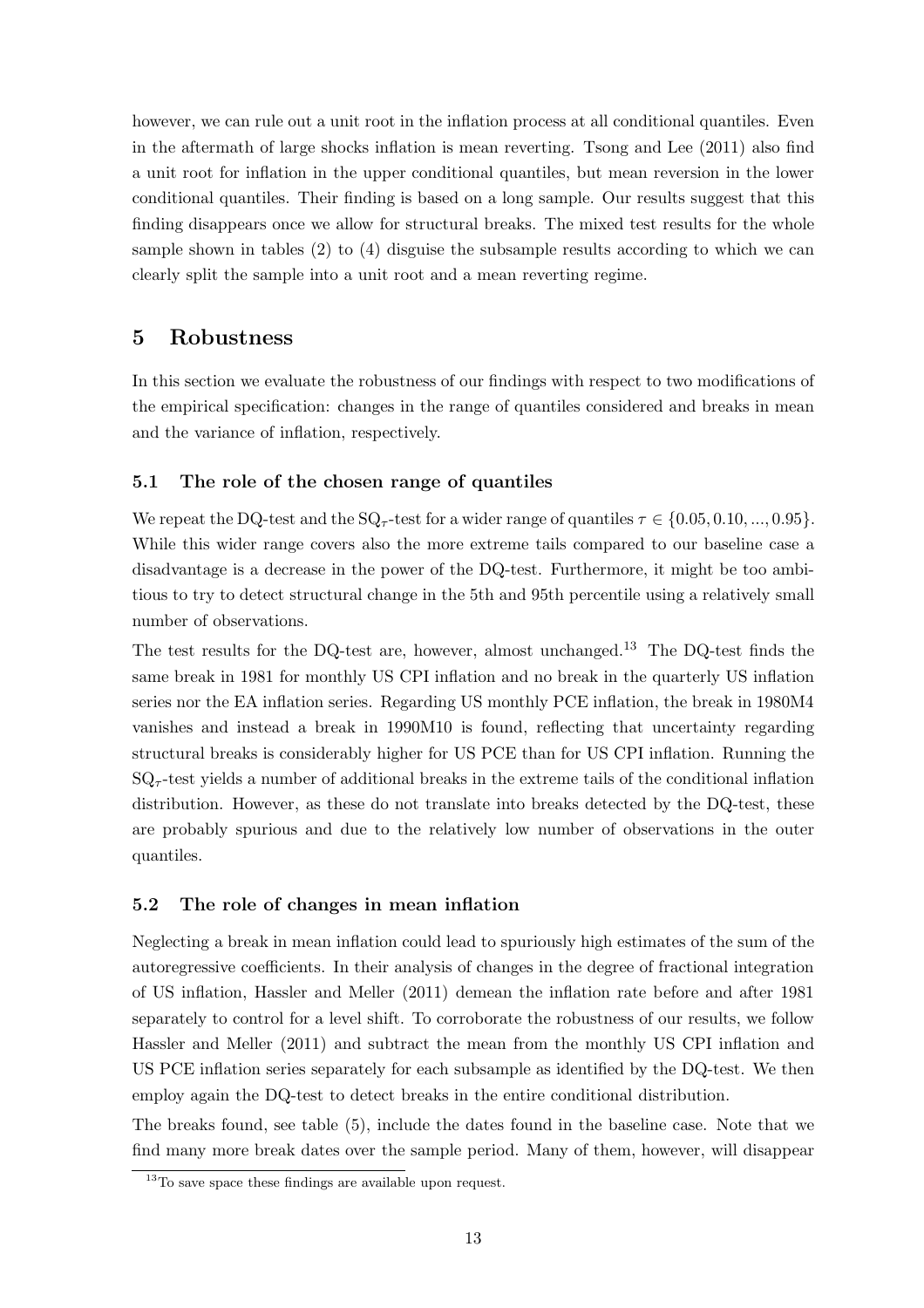below when we also control for changes in inflation volatility. The  $SQ_\tau$ -test, see figure (11), shows that persistence of monthly CPI inflation still changes at all conditional quantiles. In addition, monthly PCE inflation now also exhibits signs of changes in persistence, at least for persistence evaluated at the mean of the distribution and some neighboring quantiles. These findings support the notion that the baseline results are not obscured by structural breaks in the mean inflation rate.

The estimates of the persistence parameter as a function of the quantile in the different regimes, see figures (13) and (14), are broadly unchanged. The inflation process changed at all conditional quantiles in 1951 and 1981. Furthermore, all other results remain valid. Taken together, accounting for shifts in the mean inflation rate does not affect our main results.

#### 5.3 The role of changes in mean inflation and the variance of inflation

The estimates of inflation persistence might not only by obscured by changes in the mean of the inflation process, but also by shifting volatilities. To account for this, we not only subtract the subsample-specific means but also normalize the series by their subsamplespecific variance. Each inflation series then has a mean of zero and a variance of one. The results should thus be immune with respect to shifts in first and second moments. Table (6) shows the results of the DQ-test in this case. The test detects again a break in monthly CPI and PCE inflation in the early 1980s and in addition a break in PCE inflation in 1991 which is, however, only significant on the 10% level. The test does not detect the additional breaks found previously when adjusting the inflation series for changes in mean inflation, but not the volatility of inflation. So, the large number of breaks found in section 5.2 reflect changes in volatility of inflation. In contrast, the structural break in the early 1980s is not caused by changes in mean inflation or the volatility in inflation, but is indicative of structural changes in persistence.

Figure (12) shows the results from the  $SQ_\tau$ -test and confirms that the breaks in all quantiles of monthly CPI inflation remain unchanged once we control for variance shifts. All other breaks detected before, also those in the 1950s, disappear. As regards monthly PCE inflation we find that in the early 1980s only the shifts at  $\tau = 0.50$  and the lower conditional quantiles exhibit a break.

The persistence estimates as a function of the conditional quantile, which are shown in figures (15) and (16), corroborate our baseline findings. Since the Volcker disinflation inflation persistence is lower at each quantile and each quantile-specific persistence estimate is statistically indistinguishable from persistence at  $\tau = 0.50$ . Thus, we conclude that our baseline results are robust with respect to shifts in first and second moments of inflation dynamics.

## 6 Concluding remarks

We draw on recently developed methods to identify structural breaks at conditional quantiles to study the changing nature of US inflation persistence. The framework is flexible enough to allow for asymmetries of inflation persistence across inflation quantiles - a characteristic of the data that accords well with several theoretical foundations.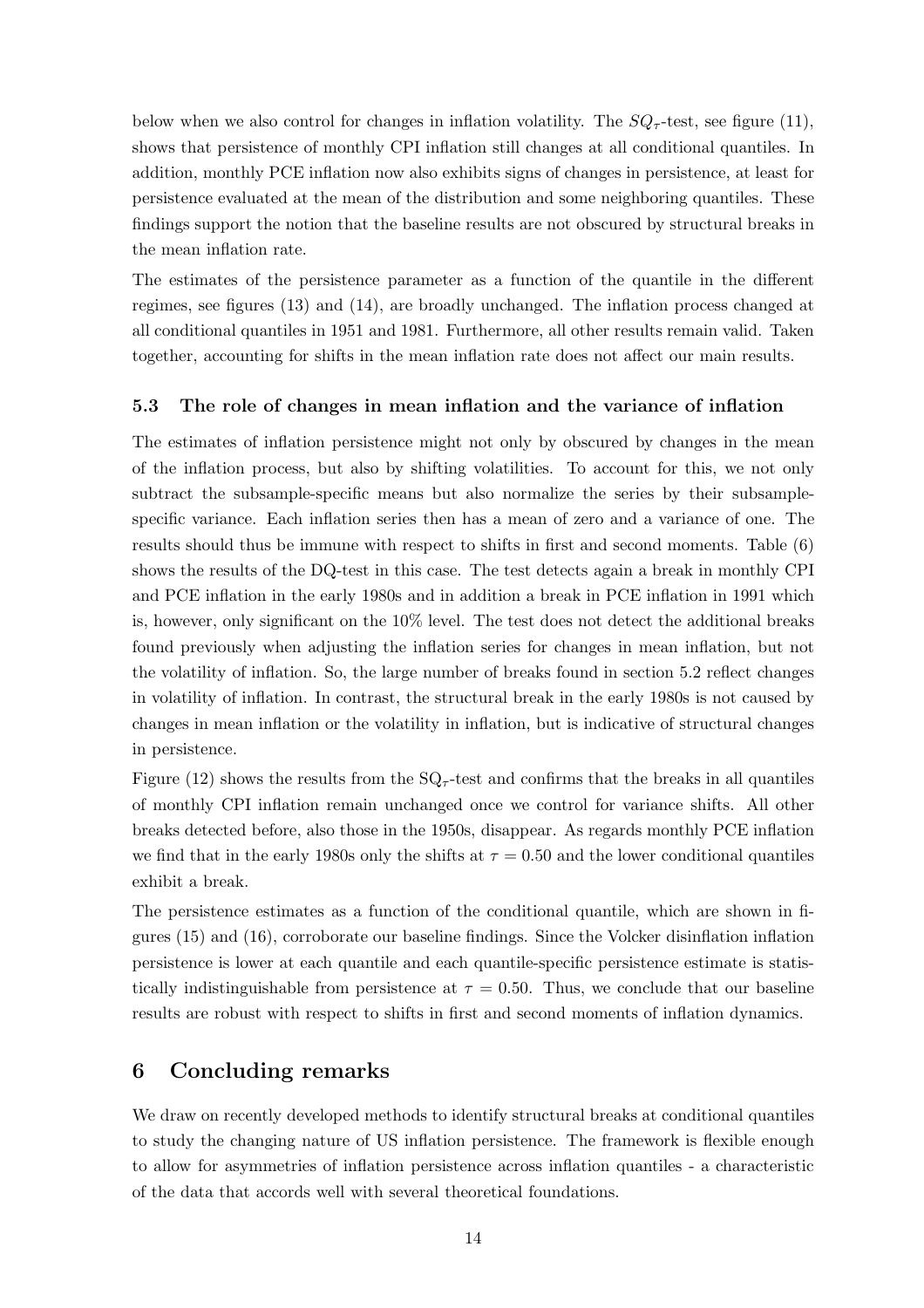We find strong and robust evidence for a reduction in persistence at all conditional quantiles of US inflation in the early 1980s. Thus, we contributed to the literature on inflation persistence by providing a missing key element: when there are shifts in monetary policy not only persistence at the conditional mean changes. Rather, the results support the notion that the entire inflation process reflects shifts in monetary policy. While Benati (2008) documents that shifts in monetary policy reduce persistence, we show that the new monetary policy regime in the US left its footprint on the entire conditional distribution of inflation.

Our results add to our knowledge about the conduct of monetary policy. The reduction in persistence is consistent with monetary policy successfully stabilizing inflation around the mean. Even shocks drawn from the tails of the distribution have only a short-lived impact on inflation as monetary policy keeps the inflation rate under control. It remains to be seen how the recent shift towards unconventional monetary policy measures since 2008 or the prolonged period of very low inflation rates are reflected in the conditional distribution of inflation. We leave that issue for future research.

# References

- [1] Andrews, D. W. K. and H.-Y. Chen (1994): "Approximately median-unbiased estimation of autoregressive models", Journal of Business and Economics Statistics 12, 187-204.
- [2] Ball, L. and N. G. Mankiw (1994): "Asymmetric price adjustment and economic fluctuations", The Economic Journal 104, 247-261.
- [3] Benati, L. (2008): "Investigating inflation persistence across monetary regimes", Quarterly Journal of Economics 123, 1005-1060.
- [4] Cecchetti, S. G. and G. Debelle (2006): "Has the inflation process changed?", Economic Policy April 2006, 311-352.
- [5] Clark, T. E. (2006): "Disaggregate evidence on the persistence of consumer price inflation", Journal of Applied Econometrics 21, 563-587.
- [6] Cogley, T., G. Primiceri and T. J. Sargent (2010): "Inflation-gap persistence in the U.S.", American Economic Journal: Macroeconomics 2, 43-69.
- [7] Fitzenberger, B. (1997): "The moving blocks bootstrap and robust inference for linear least squares and quantile regressions", Journal of Econometrics 82, 235-287.
- [8] Fuhrer, J. C. (2011): "Inflation persistence", in B. Friedman and M. Woodford (eds.), Handbook of Monetary Economics, Volume 3A, Elsevier, North-Holland.
- [9] Galvao, A. F. (2009): "Unit root quantile autoregression testing using covariates", Journal of Econometrics 152, 165-178.
- [10] Hakkio, C. S. (2008): "PCE and CPI inflation differentials: converting inflation forecasts", Federal Reserve Bank of Kansas City Economic Review Q1, 51-68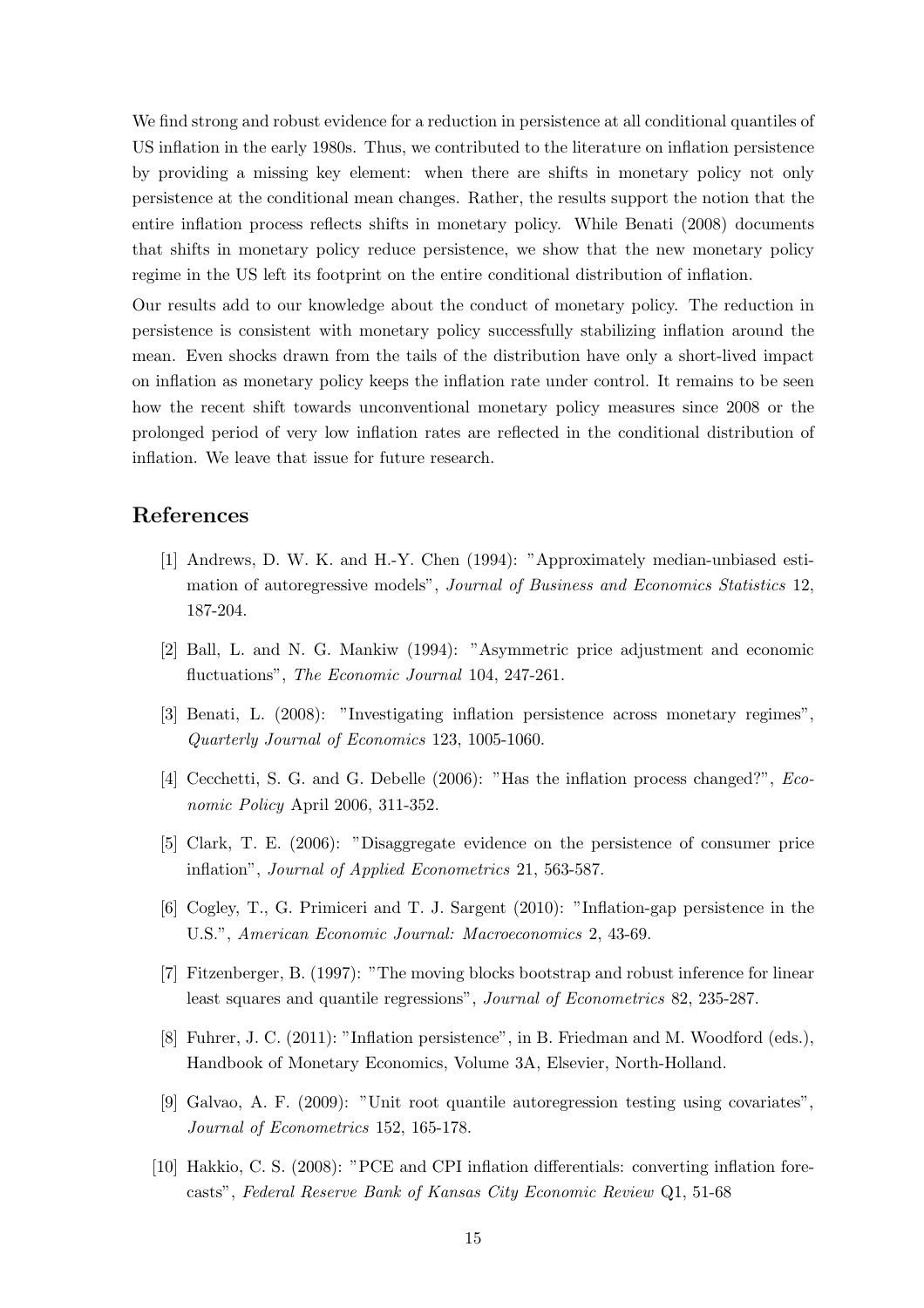- [11] Hansen, B. E. (1995): "Rethinking the univariate approach to unit root testing", Econometric Theory 11(5), 1148-1171.
- [12] Hansen, B. E. (1999): "The grid bootstrap and the autoregressive model", The Review of Economics and Statistics 81, 594-607.
- [13] Hassler, U. and B. Meller (2011): "Detecting multiple breaks in long memory: the case of U.S. inflation", Empirical Economics 46(2), 653-680.
- [14] Hosseinkouchack, M. and M.H. Wolters (2013): "Do large recessions reduce output permanently?", Economics Letters 121(3), 516-519.
- [15] Holden, S. and F. Wulfsberg (2009): "How strong is the macroeconomic case for downward real wage rigidity?", Journal of Monetary Economics, 56(4), 605-615.
- [16] Kang, K. H., C.-J. Kim and J. Morley (2009): "Changes in U.S. inflation persistence", Studies in Nonlinear Dynamics & Econometrics 13, Article 1.
- [17] Kim, J.-Y. (2000): "Detection of change in persistence of a linear time series", Journal of Econometrics 95, 97-116.
- [18] Koenker, R. and G. W. Bassett (1978): "Regression quantiles", Econometrica 46, 33-50.
- [19] Koenker, R. and Z. Xiao (2004): "Unit root quantile autoregression inference", Journal of the American Statistical Association 99, 775-787.
- [20] Koenker, R. and Z. Xiao (2006): "Quantile autoregression", Journal of the American Statistical Association 101, 980-1006.
- [21] Kumar, M. S. and T. Okimoto (2007): "Dynamics of persistence in international inflation rates", Journal of Money, Credit and Banking 39, 1457-1479.
- [22] Levin, A. T. and J. M. Piger (2006): "Is inflation persistence intrinsic in industrial economies?", unpublished, Board of Governors of the Federal Reserve System.
- [23] Nason, J. M. (2000): "Instability in U.S. Inflation: 1967-2005", Economic Review, Second Quarter 2006, Federal Reserve Bank of Atlanta.
- [24] Nobay, B., I. Paya and D. A. Peel (2010): "Inflation dynamics in the U.S.: global but not local mean reversion", Journal of Money, Credit and Banking 42, 135-148.
- [25] Nobay, B. and D. A. Peel (2003): "Optimal discretionary monetary policy in a model of asymmetric central bank preferences", The Economic Journal 113, 657-665.
- [26] Noriega, A. and M. Ramos-Francia (2009): "The dynamics of persistence in US inflation", Economics Letters 105, 168-172.
- [27] Hofmann, B., G. Peersman and R. Straub (2010): "Time variation in U.S. wage dynamics", unpublished, European Central Bank.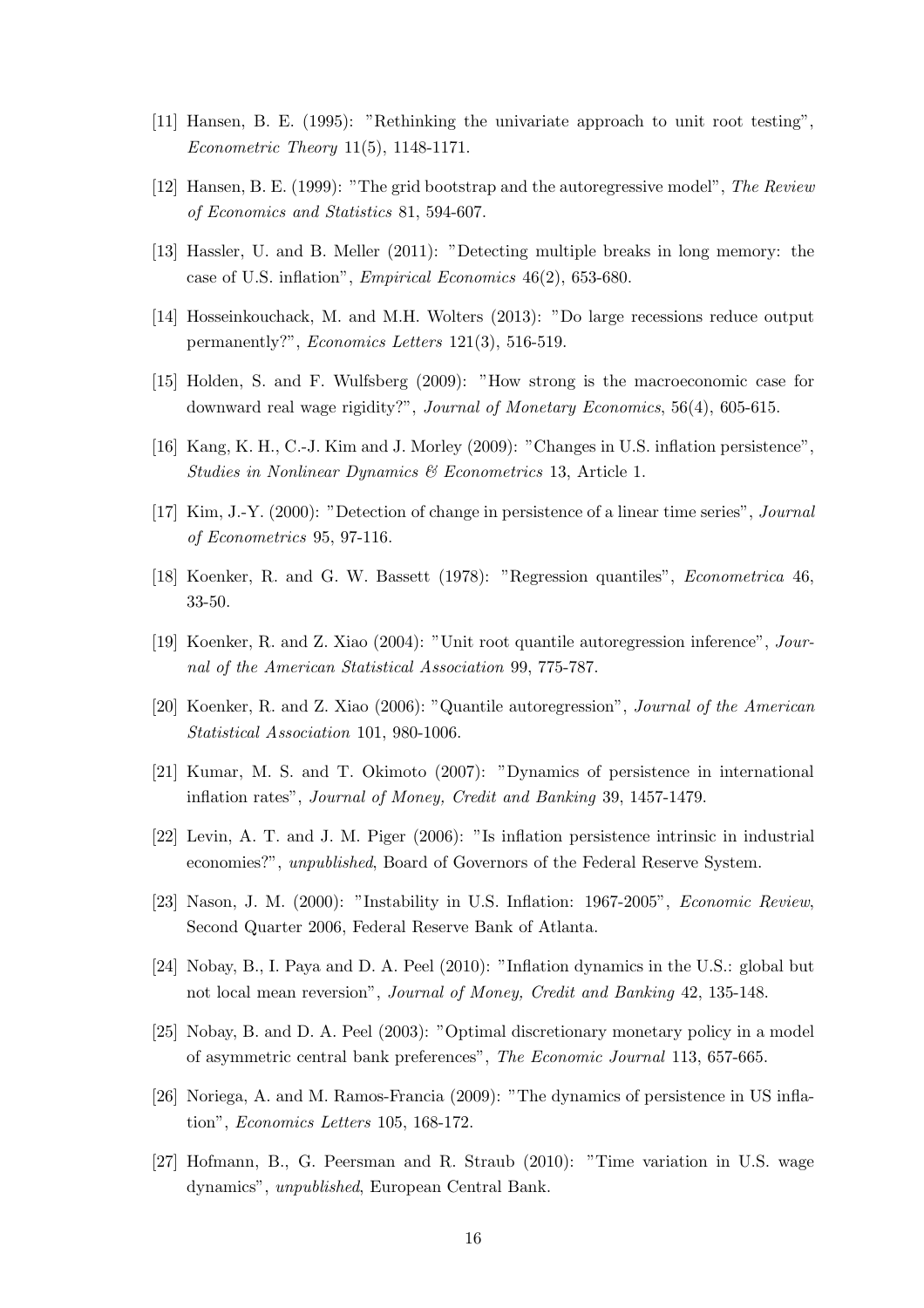- [28] Oka, T. and Z. Qu (2011): "Estimating structural changes in regression quantiles", Journal of Econometrics 162, 248-276.
- [29] O'Reilly, G. and K. Whelan (2005): "Has euro-area inflation persistence changed over time?", The Review of Economics and Statistics 87, 709-720.
- [30] Pivetta, F. and R. Reis (2007): "The persistence of inflation in the United States", Journal of Economic Dynamics and Control 31, 1326-1358.
- [31] Qu, Z. (2008): "Testing for structural change in regression quantiles", Journal of Econometrics 146, 170-184.
- [32] Stock, J. H. and M. W. Watson (2007): "Why has U.S. inflation become harder to forecast?", Journal of Money, Credit and Banking 39, 3-32.
- [33] Taylor, J. B. (2000): "Low inflation, pass-through, and the pricing power of firms", European Economic Review 44, 1389-1408.
- [34] Tsong, C.-C. and C.-F. Lee (2011): "Asymmetric inflation dynamics: evidence from quantile regression analysis", Journal of Macroeconomics 33, 668-680.
- [35] Wieland, V. and M. H. Wolters (2011): "Forecasting and policy making", in preparation for G. Elliott and A. Timmermann (eds.), Handbook of Economic Forecasting, Volume 2, Elsevier.
- [36] Zhang, C. and J. Clovis (2009): "Modeling US inflation dynamics: persistence and monetary policy regimes", Empirical Economics 36, 455-477.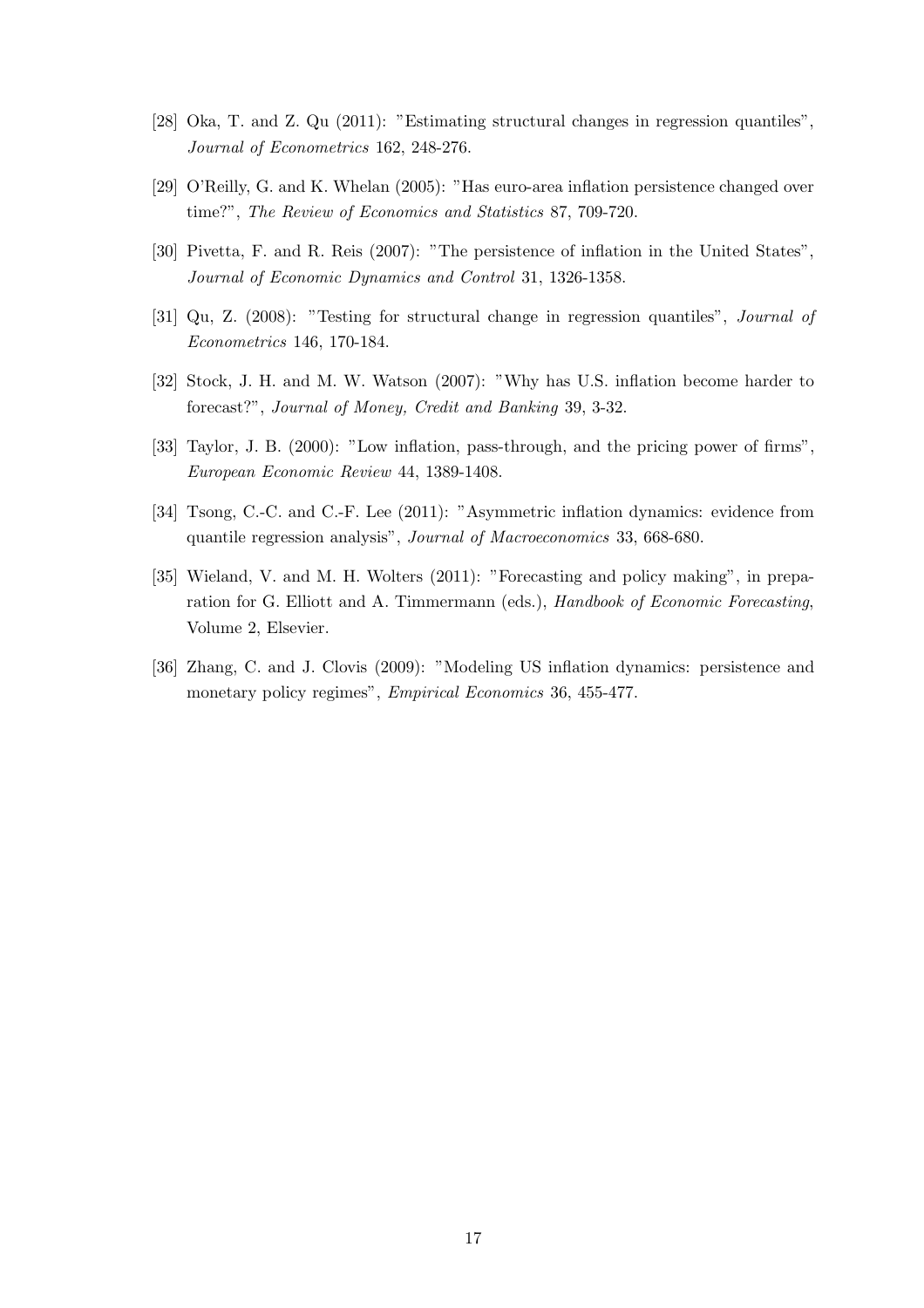| Series               | 1st break date | 2nd break date | 3rd break date | 4th break date |
|----------------------|----------------|----------------|----------------|----------------|
| US CPI $(q)$         |                |                |                |                |
| US PCE $(q)$         |                |                |                |                |
| US GDP defl $(q)$    | $1953Q1*$      |                |                |                |
| $US$ CPI $(m)$       | 1952M9***      | 1981M9***      | $2000M11**$    |                |
| US PCE $(m)$         | 1980M4***      |                |                |                |
| EA 18 CPI $(q)$      |                |                |                |                |
| EA CC CPI $(q)$      |                |                |                |                |
| EA 18 GDP defl $(q)$ |                |                |                |                |
| EA 18 CPI $(m)$      |                |                |                |                |
| EA CC CPI $(m)$      |                |                |                |                |

Table 1: Tests for structural breaks in regression quantiles (DQ-Test)

Notes: Results for the DQ-Test for breakpoints over the conditional inflation distribution ( $\tau \in \{0.20, 0.25, ..., 0.80\}$ ). \*, \*\*, \*\*\* refer to the 10%, 5%, and 1% significance level. EA 18 denotes time series for the Euro area containing all 18 countries. EA CC denotes time series for the Euro area with changing country composition.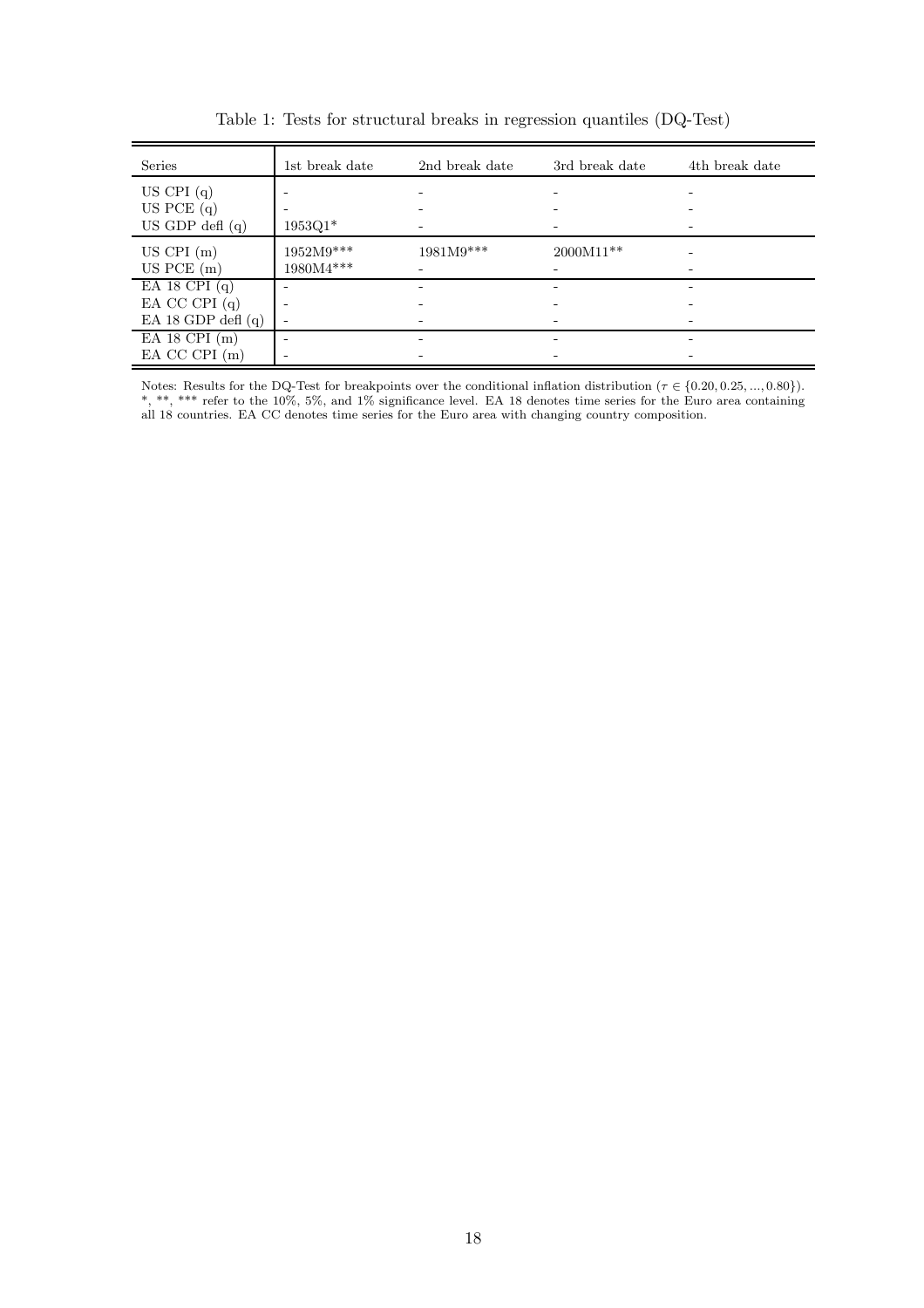| Series         | Sample        | $\tau$                    | $0.20\,$      | 0.30                   | 0.40                   | 0.50                       | 0.60          | 0.70                   | 0.80         |
|----------------|---------------|---------------------------|---------------|------------------------|------------------------|----------------------------|---------------|------------------------|--------------|
| $US$ CPI $(q)$ | 1947Q2-2013Q4 | $\hat{\rho}(\tau)$        | 0.74          | 0.72                   | 0.89                   | 0.86                       | 0.92          | 0.94                   | 0.94         |
|                |               | Unit root                 | $\rm{no}$     | $\rm {no}$             | yes                    | no                         | yes           | yes                    | yes          |
|                |               | t-stat                    | $-4.29$       | $-4.92$                | $-2.44$                | $-2.90$                    | $-2.15$       | $-1.37$                | $-0.93$      |
|                |               | critical value            | $-2.34$       | $-2.56$                | $-2.60$                | $-2.67$                    | $-2.63$       | $-2.63$                | $-2.56$      |
|                |               | KS-test                   | unit root: no |                        | $QKS = 4.92$           |                            | $cv = 2.89$   |                        |              |
|                | 1947Q2-1981Q3 | $\hat{\rho}(\tau)$        | 0.77          | 0.87                   | 0.95                   | 0.96                       | 0.95          | 0.92                   | 0.93         |
|                |               | Unit root                 | $\rm {no}$    | yes                    | yes                    | yes                        | yes           | yes                    | yes          |
|                |               | $t$ -stat                 | $-3.20$       | $-1.84$                | $-0.91$                | $-0.88$                    | $-0.99$       | $-1.74$                | $-1.16$      |
|                |               | critical value            | $-2.55$       | $-2.54$                | $-2.65$                | $-2.61$                    | $-2.62$       | $-2.49$                | $-2.50$      |
|                |               | KS-test                   | unit root: no |                        | $QKS = 3.20$           |                            | $cv = 2.89$   |                        |              |
|                | 1981Q4-2013Q4 | $\hat{\rho}(\tau)$        | 0.43          | 0.43                   | $0.43\,$               | 0.42                       | 0.46          | 0.52                   | 0.56         |
|                |               | Unit root                 | $\rm{no}$     | $\rm{no}$              | $\rm{no}$              | $\mathbf{n}\mathbf{o}$     | $\mathbf{no}$ | $\mathbf{n}\mathbf{o}$ | $\mathbf{n}$ |
|                |               | $t$ -stat                 | $-3.95$       | $-5.35$                | $-5.60$                | $-6.31$                    | $-5.39$       | $-4.01$                | $-3.27$      |
|                |               | critical value            | $-2.58$       | $-2.55$                | $-2.62$                | $-2.62$                    | $-2.55$       | $-2.39$                | $-2.23$      |
|                |               | KS-test                   | unit root: no |                        | $QKS=6.31$             |                            | $cv = 2.90$   |                        |              |
| US PCE $(q)$   | 1959Q2-2013Q4 | $\hat{\rho}(\tau)$        | 0.81          | 0.88                   | 0.87                   | 0.90                       | 0.94          | 0.97                   | 0.94         |
|                |               | Unit root                 | $\rm {no}$    | $\rm{no}$              | $\rm{no}$              | no                         | yes           | yes                    | yes          |
|                |               | $t$ -stat                 | $-3.29$       | $-2.64$                | $-3.29$                | $-2.57$                    | $-1.24$       | $-0.56$                | $-1.00$      |
|                |               | critical value            | $-2.38$       | $-2.62$                | $-2.59$                | $-2.58$                    | $-2.55$       | $-2.58$                | $-2.56$      |
|                |               | KS-test                   | unit root: no |                        | $QKS = 3.29$           |                            | $cv = 2.92$   |                        |              |
|                | 1959Q2-1981Q3 | $\hat{\rho}(\tau)$        | $\rm 0.82$    | 0.88                   | 0.92                   | 0.93                       | 1.01          | 0.94                   | 0.99         |
|                |               | Unit root                 | no            | $\rm{no}$              | yes                    | yes                        | yes           | yes                    | yes          |
|                |               | $t$ -stat                 | $-2.73$       | $-2.81$                | $-1.64$                | $-1.25$                    | 0.17          | $-0.83$                | $-0.09$      |
|                |               | critical value            | $-2.34$       | $-2.57$                | $-2.48$                | $-2.63$                    | $-2.52$       | $-2.73$                | $-2.74$      |
|                |               | KS-test                   |               | unit root: yes         | $QKS = 2.81$           |                            | $cv = 2.90$   |                        |              |
|                | 1981Q4-2013Q4 | $\hat{\rho}(\tau)$        | 0.69          | 0.67                   | 0.73                   | 0.64                       | 0.63          | 0.58                   | 0.60         |
|                |               | Unit root                 | $\rm {no}$    | $\rm{no}$              | $\rm{no}$              | no                         | no            | $\rm {no}$             | no           |
|                |               | $t$ -stat                 | $-2.59$       | $-3.26$                | $-3.28$                | $-4.40$                    | $-3.90$       | $-3.58$                | $-2.97$      |
|                |               | critical value            | $-2.20$       | $-2.41$                | $-2.51$                | $-2.36$                    | $-2.34$       | $-2.29$                | $-2.54$      |
|                |               | KS-test                   | unit root: no |                        | $QKS = 4.40$           |                            | $cv = 2.91$   |                        |              |
| US GDP-        | 1947Q2-2013Q4 | $\hat{\rho}(\tau)$        | $0.76\,$      | 0.78                   | 0.86                   | 0.89                       | 0.92          | 0.98                   | 1.06         |
| deflator       |               | Unit root                 | $\rm{no}$     | $\rm{no}$              | $\mathbf{n}\mathbf{o}$ | $\mathop{\rm no}\nolimits$ | yes           | yes                    | yes          |
|                |               | t-stat                    | 4.94          | $-5.56$                | $-4.38$                | $-2.81$                    | $-1.99$       | $-0.50$                | 1.18         |
|                |               | critical value            | $-2.60$       | $-2.59$                | $-2.64$                | $-2.56$                    | $-2.61$       | $-2.54$                | $-2.54$      |
|                |               | KS-test                   | unit root: no |                        | $QKS=5.63$             |                            | $cv = 2.91$   |                        |              |
|                | 1947Q2-1981Q3 | $\hat{\rho}(\tau)$        | 0.75          | 0.82                   | 0.89                   | 0.92                       | 0.94          | 0.96                   | 1.01         |
|                |               | Unit root                 | yes           | yes                    | yes                    | yes                        | yes           | yes                    | yes          |
|                |               | $t$ -stat                 | $-2.33$       | $-2.47$                | $-1.69$                | $-1.36$                    | $-0.92$       | $-0.44$                | $0.11\,$     |
|                |               | critical value            | $-2.73$       | $-2.73$                | $-2.64$                | $-2.56$                    | $-2.43$       | $-2.55$                | $-2.37$      |
|                |               | KS-test                   |               | unit root: yes         | $QKS = 2.47$           |                            | $cv = 2.92$   |                        |              |
|                | 1981Q4-2013Q4 | $\hat{\rho}(\tau)$        | 0.77          | 0.71                   | 0.69                   | 0.68                       | 0.66          | 0.80                   | 0.90         |
|                |               | Unit root                 | $\mathbf{no}$ | $\mathbf{n}\mathbf{o}$ | $\rm {no}$             | no                         | no            | no                     | yes          |
|                |               | $t$ -stat                 | $-4.10$       | $-4.04$                | $-5.32$                | $-5.17$                    | $-4.67$       | $-2.80$                | $-1.02$      |
|                |               | critical value            | $-2.54$       | $-2.56$                | $-2.63$                | $-2.55$                    | $-2.67$       | $-2.61$                | $-2.54$      |
|                |               | $KS\text{-}\mathbf{test}$ | unit root: no |                        | ${\mathrm QKS}{=}5.32$ |                            | $cv = 2.89$   |                        |              |

Table 2: Results for quantile unit root tests on quarterly US inflation rates

Notes: The table shows estimates of inflation persistence of three different quarterly US inflation series (column 1) and different subsamples (columns 2) at different quantiles (columns 4-10). Statistics reported are point estimates of inflation persistence,  $\hat{\rho}(\tau)$ , whether the unit root cannot be rejected (yes) or is rejected (no), the according t-statistic and corresponding critical value at the 5% significance level. The null hypothesis is rejected if the t-statistic is smaller than the critical value. The last row for each sample shows results for the KS-test: The entry unit root shows whether the unit root cannot be rejected (yes) or is rejected (no) over the whole conditional inflation distribution. QKS is the test statistic and cv indicates the critical value on the 5% significance level. The unit root hypothesis is rejected if QKS is larger than the critical value.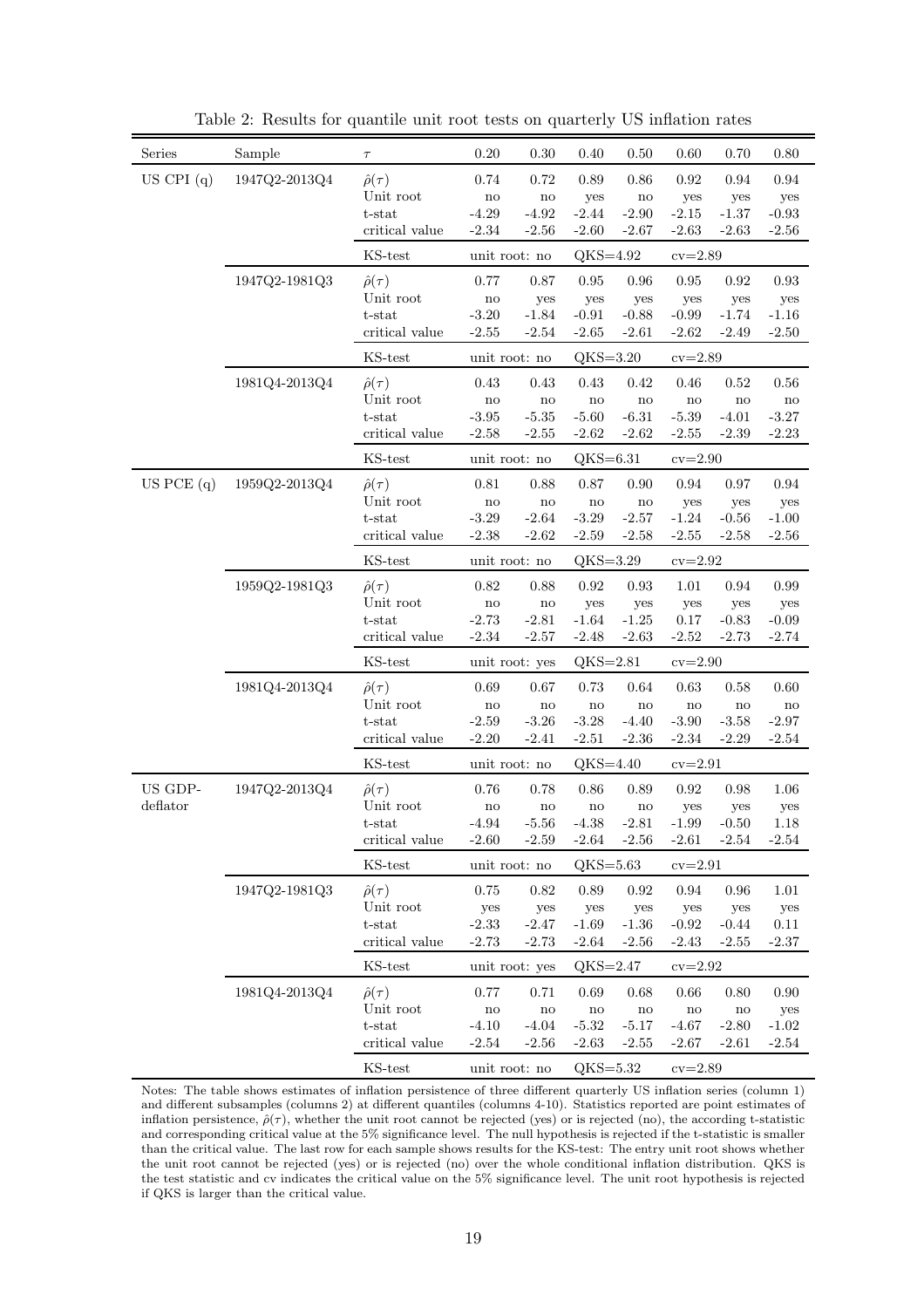| Series         | Sample          | $\tau$             | 0.20          | 0.30           | 0.40         | 0.50                   | 0.60        | $0.70\,$               | 0.80         |  |
|----------------|-----------------|--------------------|---------------|----------------|--------------|------------------------|-------------|------------------------|--------------|--|
| $US$ CPI $(m)$ | 1947M2-2011M8   | $\hat{\rho}(\tau)$ | 0.70          | 0.79           | 0.82         | 0.87                   | 0.90        | 0.91                   | 0.89         |  |
|                |                 | Unit root          | $\mathbf{no}$ | $\mathbf{no}$  | no           | $\mathbf{n}$ o         | yes         | yes                    | yes          |  |
|                |                 | t-stat             | $-5.66$       | $-5.30$        | $-4.94$      | $-3.37$                | $-2.59$     | $-1.96$                | $-2.03$      |  |
|                |                 | critical value     | $-2.62$       | $-2.62$        | $-2.62$      | $-2.64$                | $-2.61$     | $-2.53$                | $-2.45$      |  |
|                |                 | KS-test            | unit root: no |                | $QKS = 6.08$ |                        | $cv = 2.88$ |                        |              |  |
|                | 1947M2-1952M9   | $\hat{\rho}(\tau)$ | 0.03          | 0.42           | 0.40         | 0.56                   | 0.60        | 0.43                   | 0.52         |  |
|                |                 | Unit root          | $\mathbf{n}$  | yes            | yes          | yes                    | yes         | yes                    | $\mathbf{n}$ |  |
|                |                 | t-stat             | $-4.19$       | $-2.34$        | $-2.51$      | $-1.97$                | $-1.51$     | $-2.41$                | $-2.34$      |  |
|                |                 | critical value     | $-2.31$       | $-2.63$        | $-2.60$      | $-2.53$                | $-2.67$     | $-2.58$                | $-2.23$      |  |
|                |                 | KS-test            | unit root: no |                | $QKS = 4.19$ |                        | $cv = 2.89$ |                        |              |  |
|                | 1952M10-1981M9  | $\hat{\rho}(\tau)$ | 0.92          | 0.91           | 0.96         | 1.00                   | 1.00        | 0.98                   | 0.97         |  |
|                |                 | Unit root          | yes           | yes            | yes          | yes                    | yes         | yes                    | yes          |  |
|                |                 | $t$ -stat          | $-1.39$       | $-1.81$        | $-0.96$      | $-0.10$                | $-0.01$     | $-0.36$                | $-0.50$      |  |
|                |                 | critical value     | $-2.53$       | $-2.55$        | $-2.71$      | $-2.73$                | $-2.72$     | $-2.60$                | $-2.42$      |  |
|                |                 | KS-test            |               | unit root: yes | $QKS = 1.81$ |                        | $cv = 2.87$ |                        |              |  |
|                | 1981M10-2000M11 | $\hat{\rho}(\tau)$ | 0.29          | 0.36           | 0.58         | 0.56                   | 0.57        | 0.56                   | 0.46         |  |
|                |                 | Unit root          | $\mathbf{n}$  | no             | no           | $\mathbf{n}\mathbf{o}$ | no          | $\mathbf{n}\mathbf{o}$ | no           |  |
|                |                 | $t$ -stat          | $-5.75$       | $-5.81$        | $-4.30$      | $-4.09$                | $-4.09$     | $-3.24$                | $-3.05$      |  |
|                |                 | critical value     | $-2.51$       | $-2.57$        | $-2.53$      | $-2.65$                | $-2.56$     | $-2.52$                | $-2.67$      |  |
|                |                 | KS-test            |               | unit root: no  | $QKS = 5.81$ |                        | $cv = 2.88$ |                        |              |  |
|                | 2000M12-2013M12 | $\hat{\rho}(\tau)$ | $-0.31$       | 0.03           | 0.08         | 0.33                   | 0.43        | 0.34                   | 0.28         |  |
|                |                 | Unit root          | $\mathbf{n}$  | no             | no           | $\mathbf{n}\mathbf{o}$ | no          | no                     | yes          |  |
|                |                 | $t$ -stat          | $-3.64$       | $-4.11$        | $-4.96$      | $-3.93$                | $-3.04$     | $-2.98$                | $-2.34$      |  |
|                |                 | critical value     | $-2.58$       | $-2.58$        | $-2.59$      | $-2.51$                | $-2.31$     | $-2.32$                | $-2.34$      |  |
|                |                 | KS-test            |               | unit root: no  |              | $OKS = 4.96$           |             | $cv = 2.89$            |              |  |

Table 3: Results for quantile unit root tests on monthly US CPI inflation rates

Notes: The table shows estimates of inflation persistence for monthly US CPI inflation (column 1) and different subsamples (columns 2) at different quantiles (columns 4-10). Statistics reported are point estimates of inflation persistence,  $\hat{\rho}(\tau)$ , whether the unit root cannot be rejected (yes) or is rejected (no), the according t-statistic and corresponding critical value at the 5% significance level. The null hypothesis is rejected if the t-statistic is smaller than the critical value. The last row for each sample shows results for the KS-test: The entry unit root shows whether the unit root cannot be rejected (yes) or is rejected (no) over the whole conditional inflation distribution. QKS is the test statistic and cv indicates the critical value on the 5% significance level. The unit root hypothesis is rejected if QKS is larger than the critical value.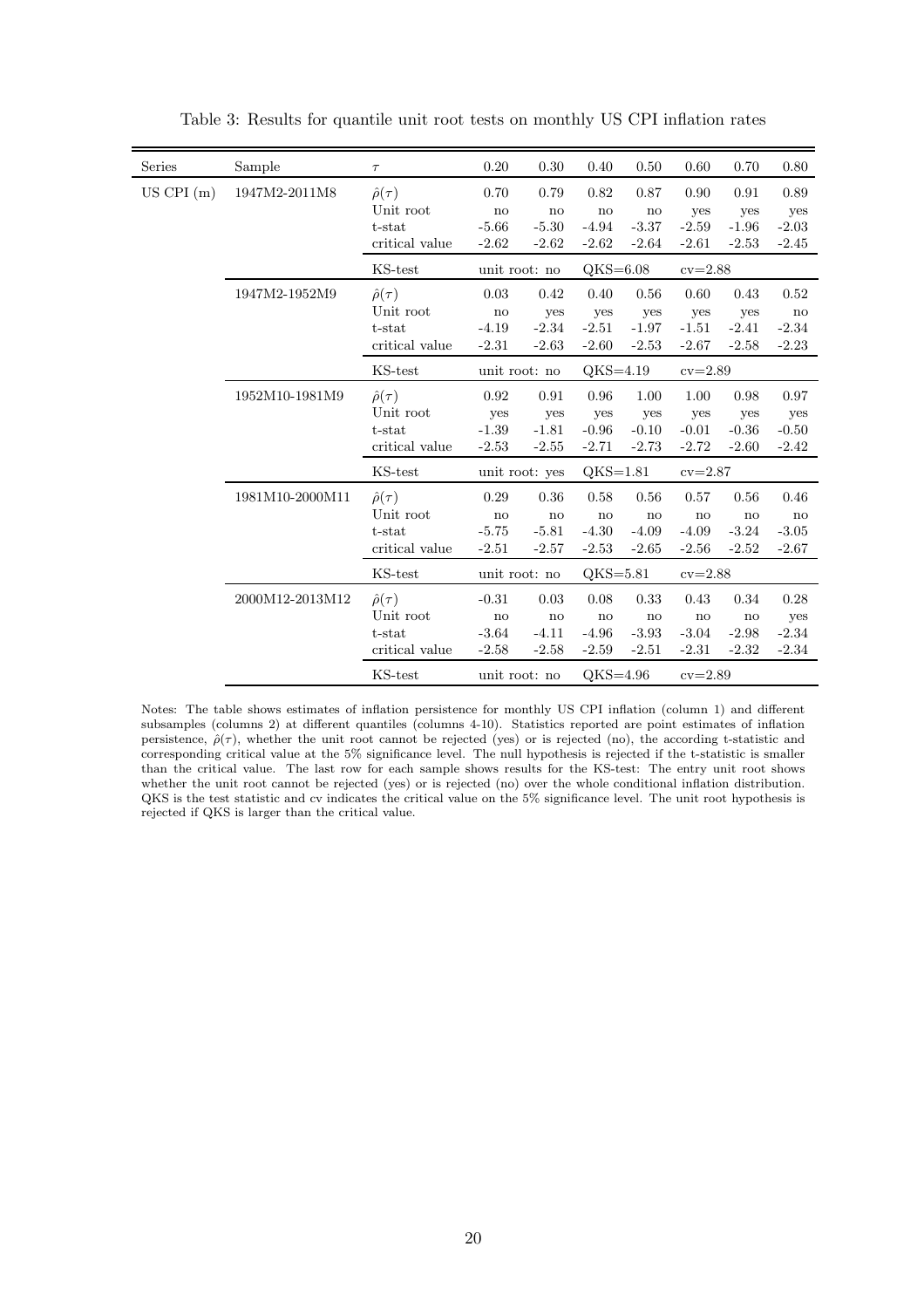| Series         | Sample         | $\tau$             | 0.20    | 0.30          | 0.40         | 0.50         | 0.60        | 0.70         | 0.80    |
|----------------|----------------|--------------------|---------|---------------|--------------|--------------|-------------|--------------|---------|
| $US$ PCE $(m)$ | 1959M2-2013M12 | $\hat{\rho}(\tau)$ | 0.81    | 0.85          | 0.89         | 0.94         | 0.94        | 0.95         | 1.01    |
|                |                | Unit root          | no      | no            | no           | yes          | yes         | yes          | yes     |
|                |                | t-stat             | $-4.28$ | $-4.09$       | $-2.89$      | $-1.54$      | $-1.58$     | $-1.40$      | 0.32    |
|                |                | critical value     | $-2.49$ | $-2.53$       | $-2.56$      | $-2.62$      | $-2.62$     | $-2.59$      | $-2.56$ |
|                |                | KS-test            |         | unit root: no | $OKS = 4.57$ |              | $cv = 2.91$ |              |         |
|                | 1959M2-1980M4  | $\hat{\rho}(\tau)$ | 0.86    | 0.93          | 0.94         | 0.99         | 1.00        | 1.04         | 1.11    |
|                |                | Unit root          | no      | yes           | yes          | yes          | yes         | yes          | yes     |
|                |                | t-stat             | $-3.01$ | $-1.55$       | $-1.32$      | $-0.15$      | $-0.08$     | 0.89         | 1.85    |
|                |                | critical value     | $-2.40$ | $-2.48$       | $-2.60$      | $-2.56$      | $-2.60$     | $-2.72$      | $-2.59$ |
|                |                | KS-test            |         | unit root: no | $OKS = 3.01$ |              | $cv = 2.90$ |              |         |
|                | 1980M5-2013M12 | $\hat{\rho}(\tau)$ | 0.67    | 0.64          | 0.59         | 0.59         | 0.68        | 0.72         | 0.73    |
|                |                | Unit root          | no      | no            | $\mathbf{n}$ | $\mathbf{n}$ | no          | $\mathbf{n}$ | no      |
|                |                | t-stat             | $-3.50$ | $-4.18$       | $-5.58$      | $-5.69$      | $-4.44$     | $-3.46$      | $-2.99$ |
|                |                | critical value     | $-2.58$ | $-2.53$       | $-2.53$      | $-2.53$      | $-2.44$     | $-2.38$      | $-2.43$ |
|                |                | KS-test            |         | unit root: no | $OKS = 5.94$ |              | $cv = 2.92$ |              |         |

Table 4: Results for quantile unit root tests on monthly US PCE inflation rates

Notes: The table shows estimates of inflation persistence for monthly US PCE inflation (column 1) and different subsamples (columns 2) at different quantiles (columns 4-10). Statistics reported are point estimates of inflation persistence,  $\hat{\rho}(\tau)$ , whether the unit root cannot be rejected (yes) or is rejected (no), the according t-statistic and corresponding critical value at the 5% significance level. The null hypothesis is rejected if the t-statistic is smaller than the critical value. The last row for each sample shows results for the KS-test: The entry unit root shows whether the unit root cannot be rejected (yes) or is rejected (no) over the whole conditional inflation distribution. QKS is the test statistic and cv indicates the critical value on the 5% significance level. The unit root hypothesis is rejected if QKS is larger than the critical value.

Table 5: Tests for structural breaks in regression quantiles with demeaned data (DQ-test)

| Series                       | 1st break date         | 2nd break date            | 3rd break date | 4th Break date                          | 5th break date |
|------------------------------|------------------------|---------------------------|----------------|-----------------------------------------|----------------|
| US CPI $(m)$<br>US PCE $(m)$ | $1952M9***$<br>1981M2* | $1967M7**$<br>$1990M10**$ | $1975M1**$     | $1981M9***$<br>$\overline{\phantom{0}}$ | $2000M11***$   |

Notes: The table shows results for the DQ-Test for breakpoints over the conditional inflation distribution ( $\tau \in$  $\{0.20, 0.25, ..., 0.80\}$  after controlling for a mean shift. \*, \*\*, \*\*\* refer to the 10%, 5%, and 1% significance level.

Table 6: Tests for structural breaks in regression quantiles with standardized data (DQ-test)

| Series                       | 1st break date            | 2nd break date | 3rd break date | 4th Break date           | 5th break date                |
|------------------------------|---------------------------|----------------|----------------|--------------------------|-------------------------------|
| US CPI $(m)$<br>US PCE $(m)$ | $1982M4***$<br>$1981M2**$ | -<br>$1991M1*$ | -              | $\overline{\phantom{0}}$ | -<br>$\overline{\phantom{a}}$ |

Notes: The table shows results for the DQ-Test for breakpoints over the conditional inflation distribution ( $\tau \in$  ${0.20, 0.25, ..., 0.80}$  after controlling for shifts in the mean and the variance. \*, \*\*, \*\*\* refer to the 10%, 5%, and 1% significance level.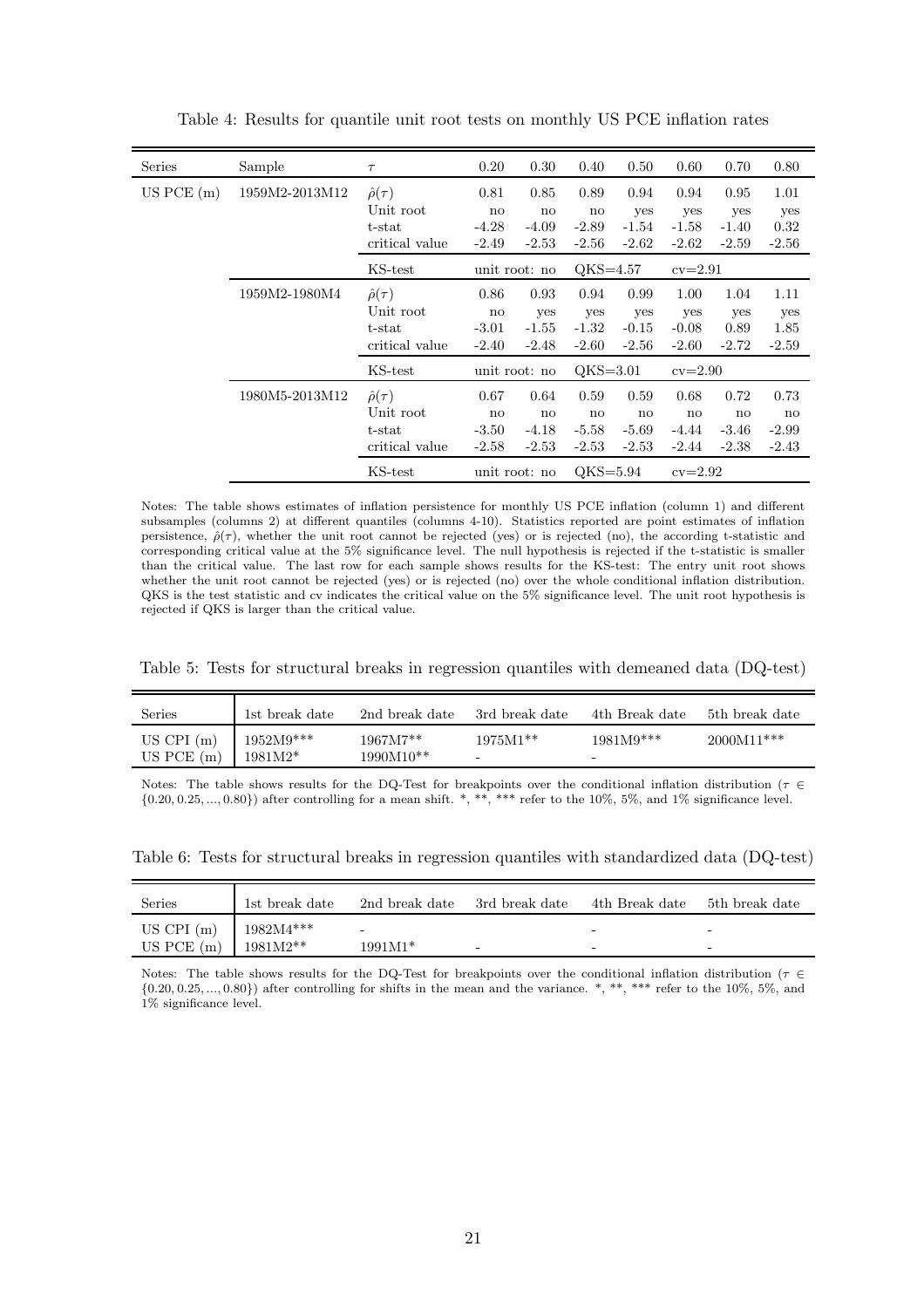

Figure 1: US inflation persistence (quarterly). Notes: The graphs show 10-year rolling window estimates of  $\rho$  (see equation (2)) at the conditional median (solid line) together with 95% bootstrapped confidence bands (gray areas). The dotted line shows point estimats computed with Hansen's (1999) median unbiased estimator.



Figure 2: US inflation persistence (monthly). Notes: see figure 1.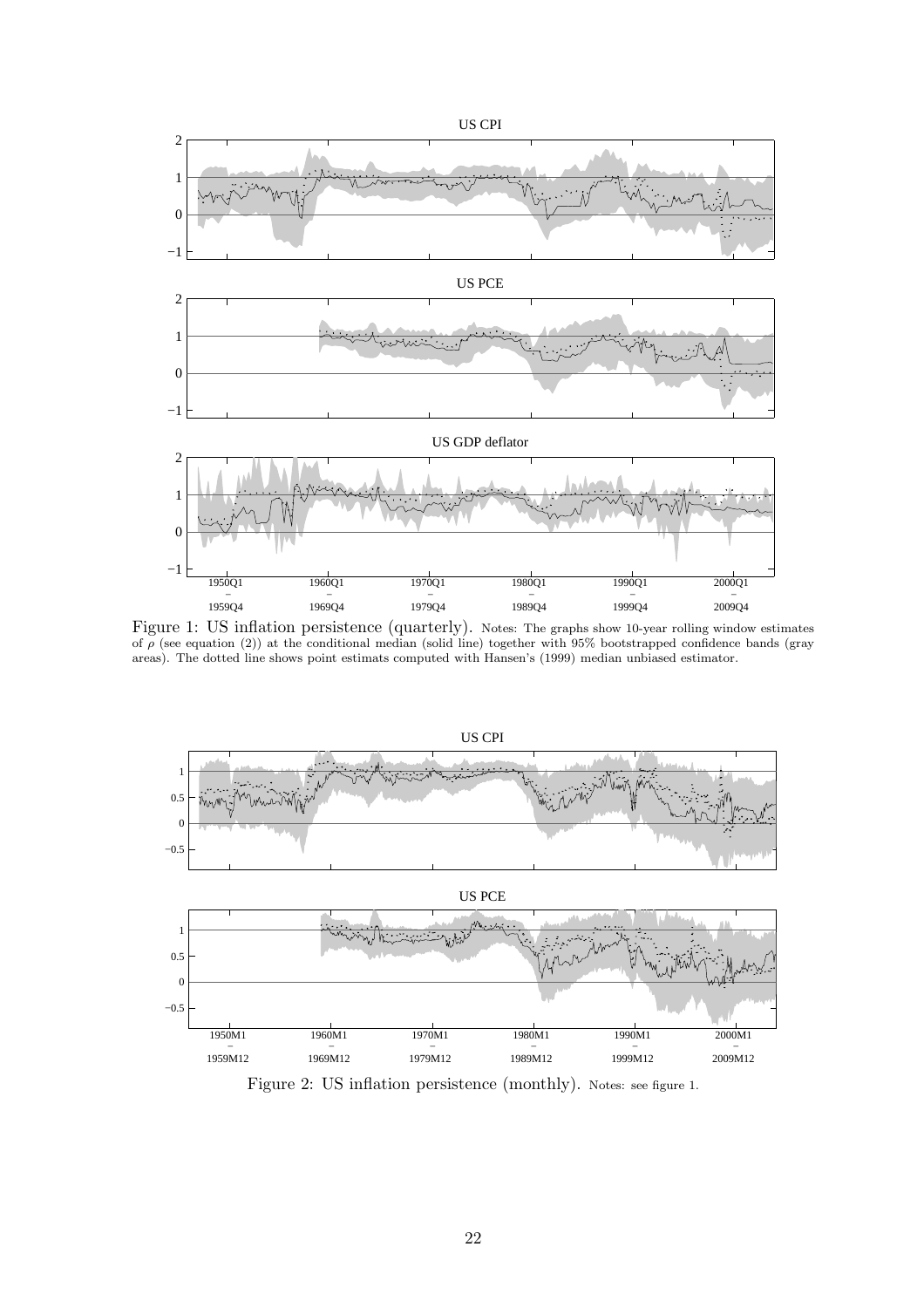

Figure 3: Euro area inflation persistence (quarterly). Notes: EA 18 CPI denotes CPI inflation for the Euro area consisting of 18 countries, EA CC CPI denotes CPI inflation for the Euro area with changing composition of countries. See also notes to figure 1.



Figure 4: Euro area inflation persistence (monthly). Notes: EA 18 CPI denotes CPI inflation for the Euro area consisting of 18 countries, EA CC CPI denotes CPI inflation for the Euro area with changing composition of countries. See also notes to figure 1.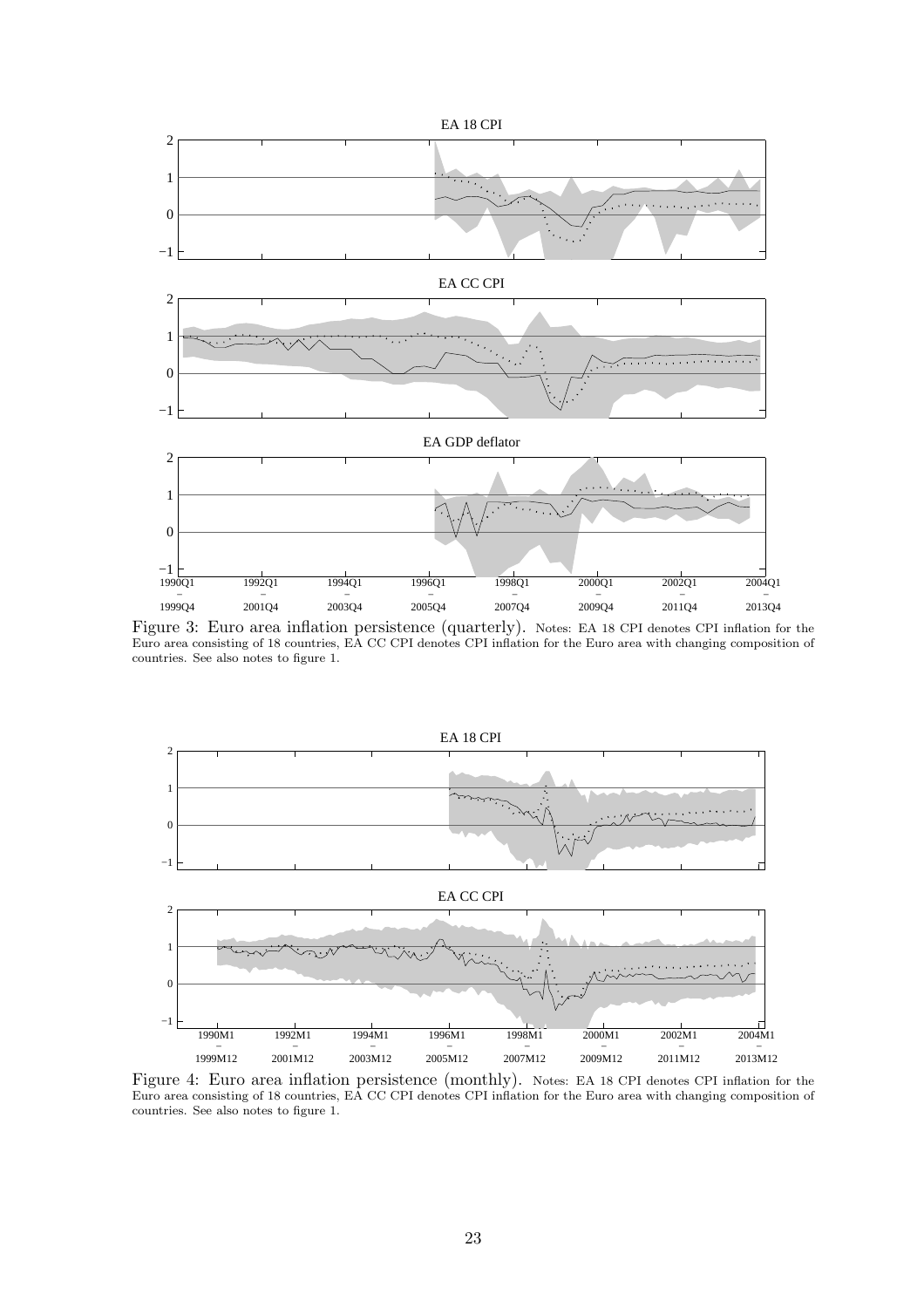

Figure 5: Estimated break points at different quantiles (monthly). Notes: The graph shows breakpoints estimated with the  $SQ_{\tau}$ -test at all quantiles  $\tau \in \{0.20, 0.25, ..., 0.80\}$  (vertical axis) for monthly US CPI and PCE inflation on the 5% significance level.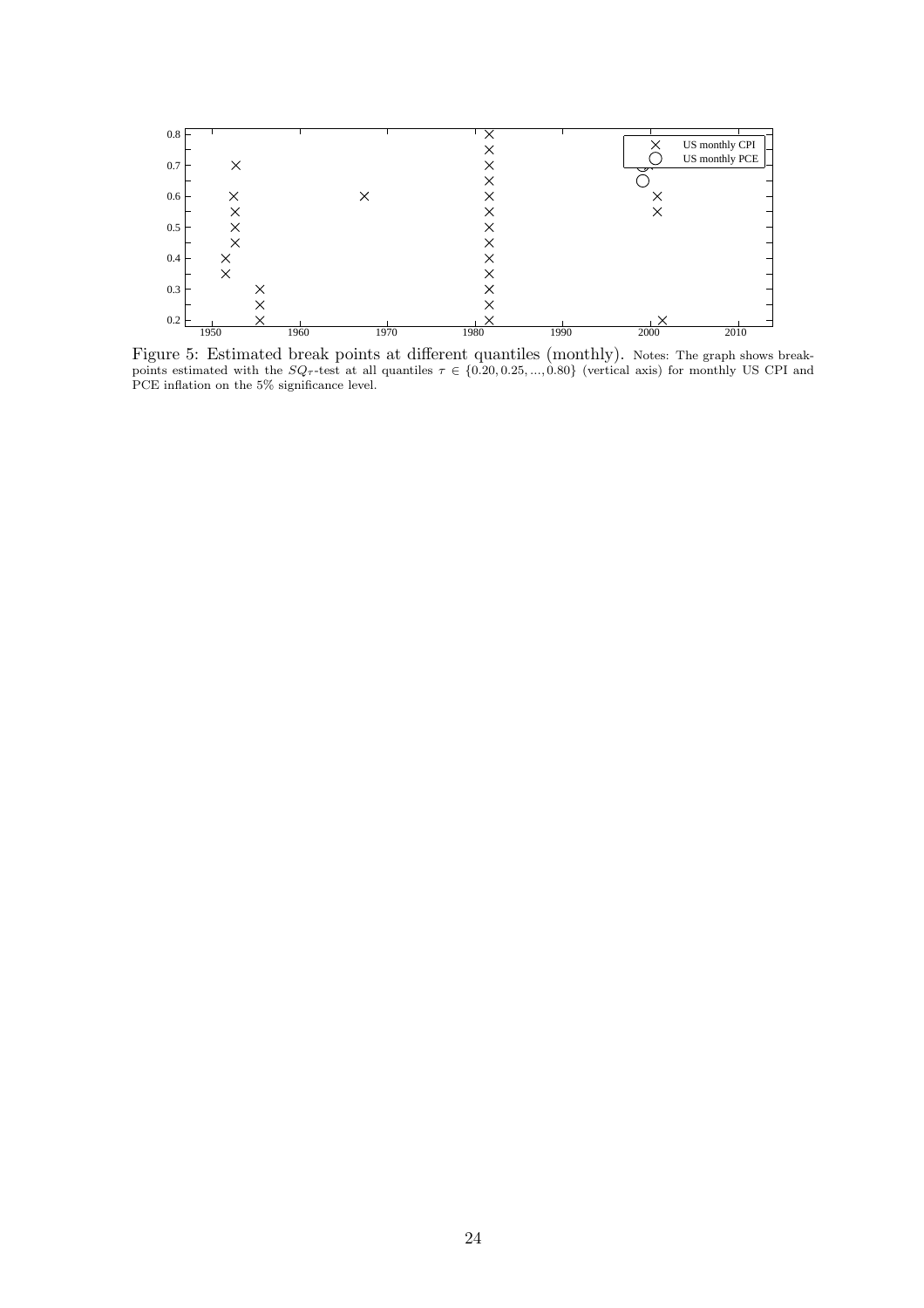

Figure 6: Estimated parameters at different quantiles for quarterly US CPI inflation. Notes: The graphs show estimates of the constant  $\alpha$  and the persistence parameter  $\rho$  at different quantiles  $\tau \in \{0.20, 0.25, ..., 0.80\}$ for different subsamples. The gray areas indicate 95% bootstrapped confidence bands. The horizontal line shows Hansen's (1999) median unbiased estimator together with 95% grid-t bootstrap confidence bands.



Figure 7: Estimated parameters at different quantiles for quarterly US PCE inflation. Notes: see figure 6.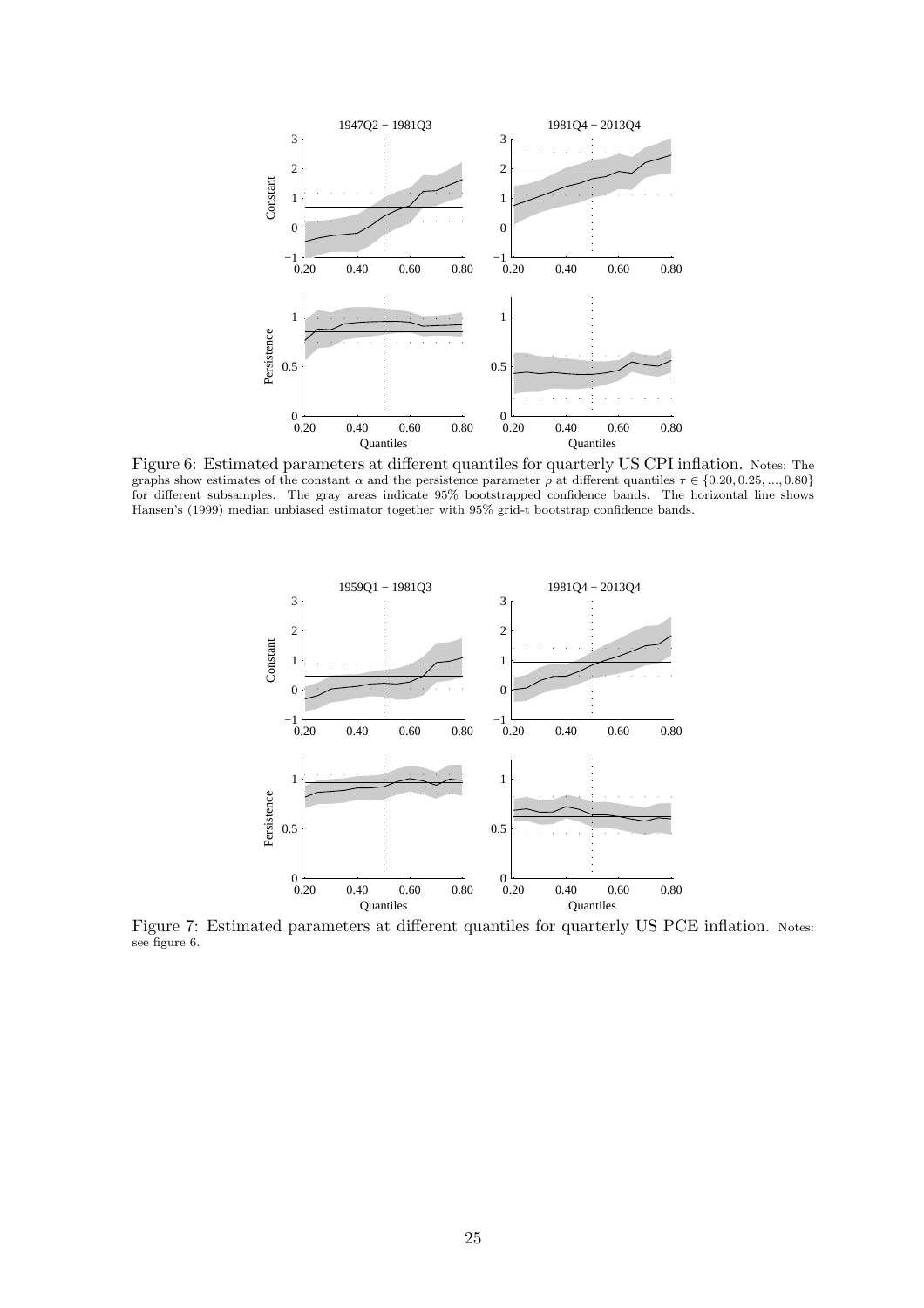

Figure 8: Estimated parameters at different quantiles for quarterly US GDP deflator inflation. Notes: see figure 6.



Figure 9: Estimated parameters at different quantiles for monthly US CPI inflation. Notes: The subsamples are chosen based on the estimated break points of the DQ-test for monthly US CPI inflation. For further notes see figure 6.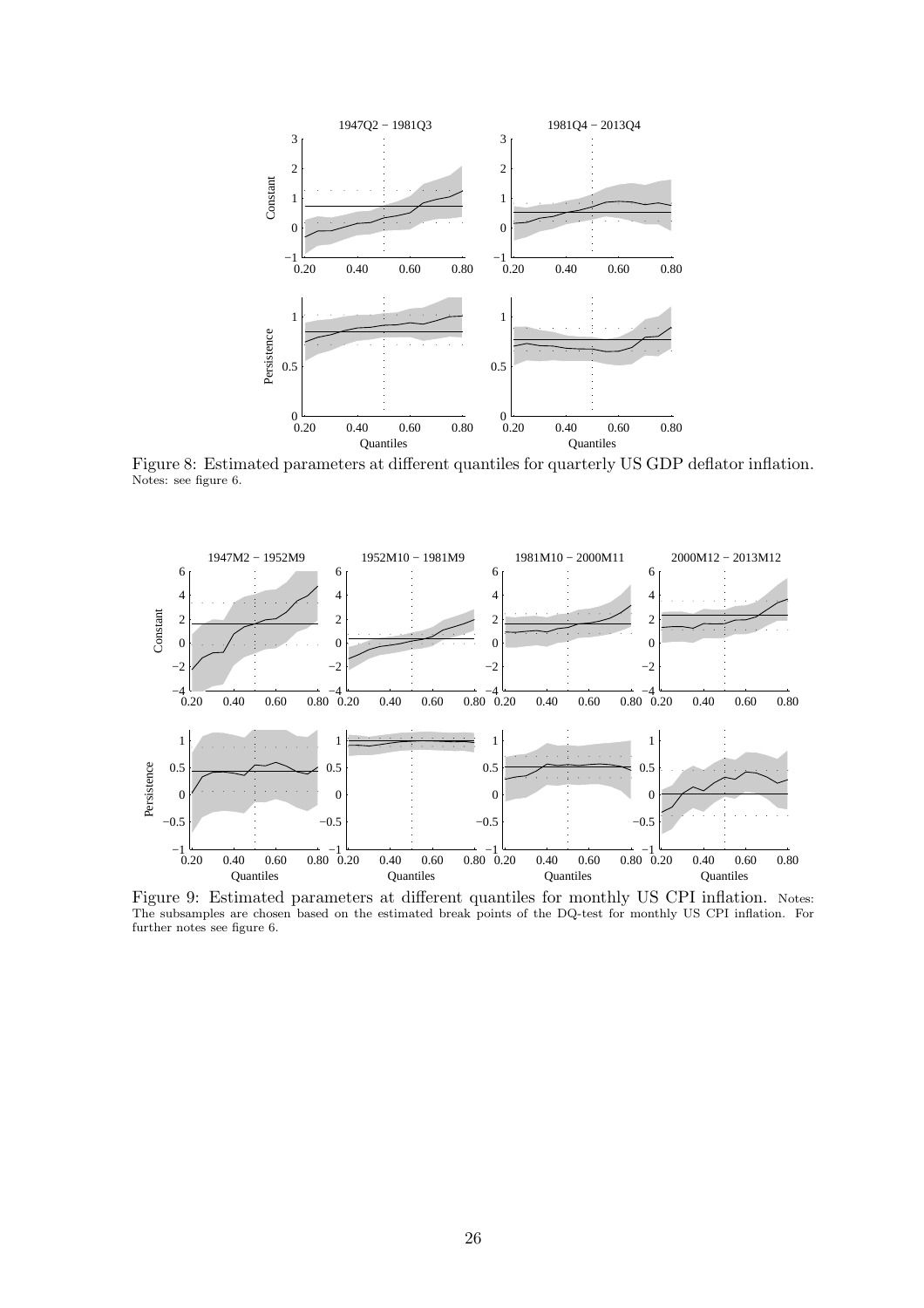

Figure 10: Estimated parameters at different quantiles for monthly US PCE inflation. Notes: The subsamples are chosen based on the estimated break points of the DQ-test for monthly US PCE inflation. For further notes see figure 6.



Figure 11: Estimated break points at different quantiles (monthly, demeaned). Notes: The graph shows breakpoints estimated with the  $SQ_\tau$ -test at all quantiles  $\tau \in \{0.20, 0.25, ..., 0.80\}$  (vertical axis) after controlling for a mean shift for US CPI and PCE inflation on the 5% significance level.



Figure 12: Estimated break points at different quantiles (monthly, standardized). Notes: The graph shows breakpoints estimated with the  $SQ_\tau$ -test at all quantiles  $\tau \in \{0.20, 0.25, ..., 0.80\}$  (vertical axis) after controlling for mean and volatility shifts for US CPI and PCE inflation on the 5% significance level.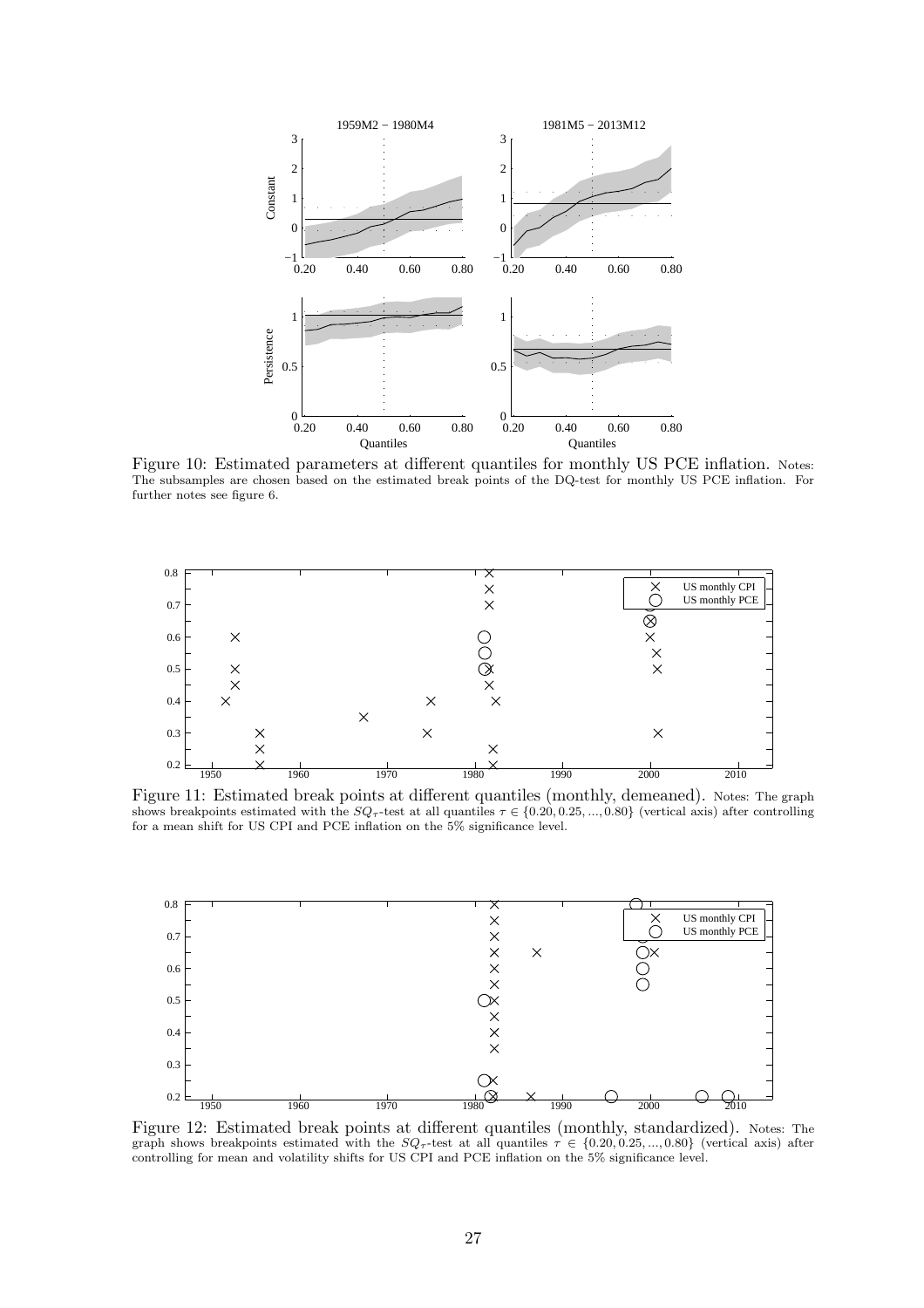

Figure 13: Inflation persistence (monthly US CPI) after controlling for a mean shift. Notes: The graphs show estimates of the constant  $\alpha$  and the persistence parameter  $\rho$  at different quantiles  $\tau \in \{0.20, 0.25, ..., 0.80\}$ for different subsamples. The gray areas indicate 95% bootstrapped confidence bands. The subsamples are chosen based on the estimated break points of the DQ-test for US CPI inflation. US CPI inflation has been demeaned separately for the subsamples. The horizontal line shows Hansen's (1999) median unbiased estimator together with 95% grid-t bootstrap confidence bands.



Figure 14: Inflation persistence (monthly US PCE) after controlling for a mean shift. Notes: The graphs show estimates of the constant  $\alpha$  and the persistence parameter  $\rho$  at different quantiles  $\tau \in \{0.20, 0.25, ..., 0.80\}$ for different subsamples. The gray areas indicate 95% bootstrapped confidence bands. The subsamples are chosen based on the estimated break points of the DQ-test for US PCE inflation. US PCE inflation has been demeaned separately for the subsamples. The horizontal line shows Hansen's (1999) median unbiased estimator together with 95% grid-t bootstrap confidence bands.